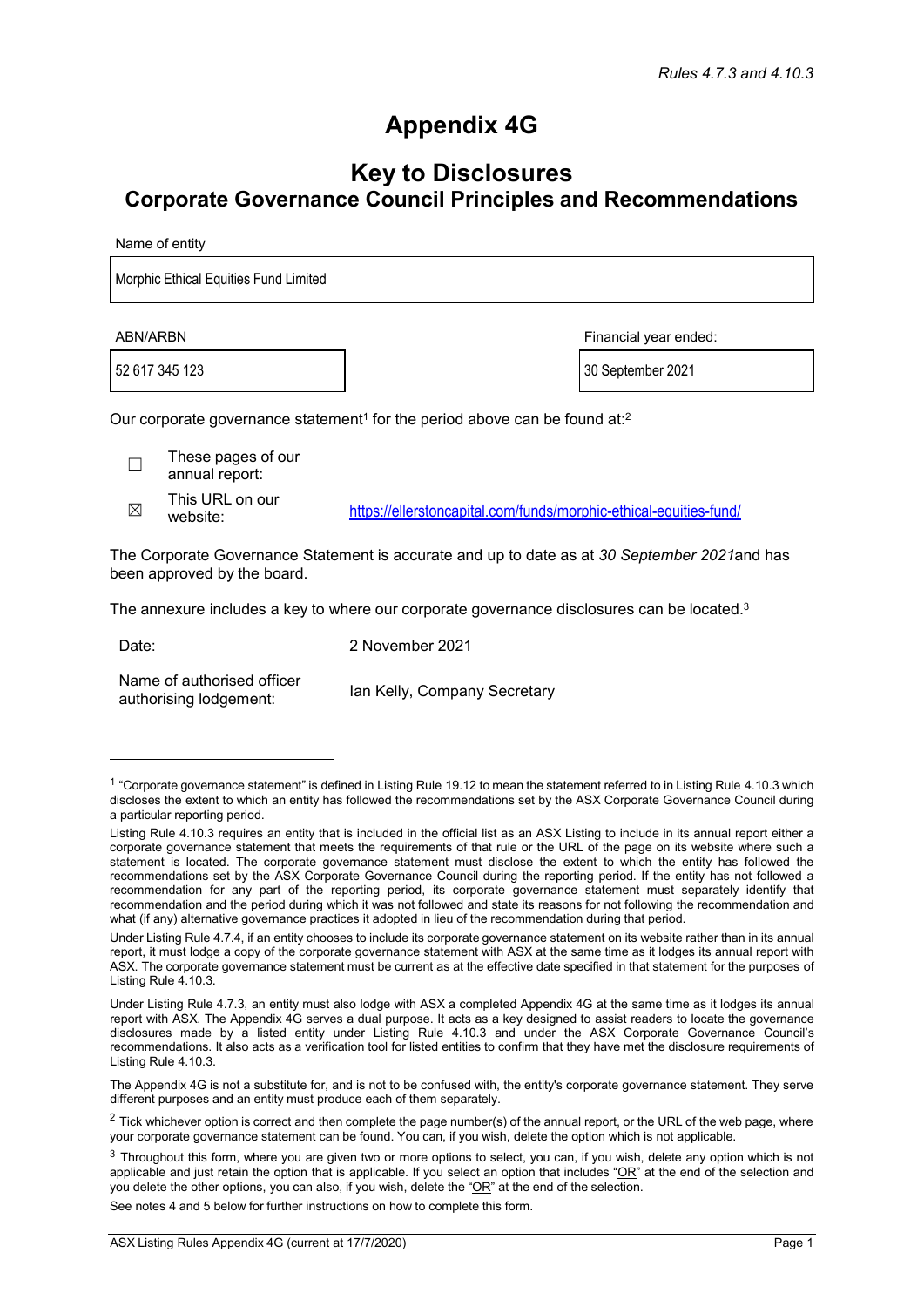## **ANNEXURE – KEY TO CORPORATE GOVERNANCE DISCLOSURES**

| <b>Corporate Governance Council recommendation</b> |                                                                                                                                                                                                                                                                                                                                                     | Where a box below is ticked, $4$ we have followed the<br>recommendation in full for the whole of the period above. We<br>have disclosed this in our Corporate Governance Statement:                                                                                                          | Where a box below is ticked, we have NOT followed the<br>recommendation in full for the whole of the period above. Our<br>reasons for not doing so are: <sup>5</sup> |
|----------------------------------------------------|-----------------------------------------------------------------------------------------------------------------------------------------------------------------------------------------------------------------------------------------------------------------------------------------------------------------------------------------------------|----------------------------------------------------------------------------------------------------------------------------------------------------------------------------------------------------------------------------------------------------------------------------------------------|----------------------------------------------------------------------------------------------------------------------------------------------------------------------|
|                                                    | <b>PRINCIPLE 1 – LAY SOLID FOUNDATIONS FOR MANAGEMENT AND OVERSIGHT</b>                                                                                                                                                                                                                                                                             |                                                                                                                                                                                                                                                                                              |                                                                                                                                                                      |
| 1.1                                                | A listed entity should have and disclose a board charter setting<br>out:<br>the respective roles and responsibilities of its board and<br>(a)<br>management; and<br>those matters expressly reserved to the board and those<br>(b)<br>delegated to management.                                                                                      | the fact that we follow this recommendation:<br>$\boxtimes$<br>In our Corporate Governance Statement OR<br>$\boxtimes$<br>In our Corporate Governance Charter available at:<br>https://ellerstoncapital.com/wp-<br>content/uploads/2021/02/MEC-Corporate-Governance-<br>Charter-02.03.20.pdf | set out in our Corporate Governance Statement OR<br>$\Box$<br>we are an externally managed entity and this recommendation<br>is therefore not applicable             |
| 1.2                                                | A listed entity should:<br>undertake appropriate checks before appointing a director or<br>(a)<br>senior executive or putting someone forward for election as<br>a director; and<br>provide security holders with all material information in its<br>(b)<br>possession relevant to a decision on whether or not to elect<br>or re-elect a director. | the fact that we follow this recommendation:<br>$\boxtimes$<br>In our Corporate Governance Statement OR<br>$\boxtimes$<br>In our Corporate Governance Charter available at:<br>https://ellerstoncapital.com/wp-<br>content/uploads/2021/02/MEC-Corporate-Governance-<br>Charter-02.03.20.pdf | set out in our Corporate Governance Statement OR<br>we are an externally managed entity and this recommendation<br>is therefore not applicable                       |
| 1.3                                                | A listed entity should have a written agreement with each director<br>and senior executive setting out the terms of their appointment.                                                                                                                                                                                                              | the fact that we follow this recommendation:<br>⊠<br>In our Corporate Governance Statement                                                                                                                                                                                                   | set out in our Corporate Governance Statement OR<br>□<br>we are an externally managed entity and this recommendation<br>is therefore not applicable                  |

<sup>&</sup>lt;sup>4</sup> Tick the box in this column only if you have followed the relevant recommendation in full for the whole of the period above. Where the recommendation has a disclosure obligation attached, you must insert the location where that disclosure has been made, where indicated by the line with "*insert location*" underneath. If the disclosure in question has been made in your corporate governance statement, you need only insert "our corporate governance statement". If the disclosure has been made in your annual report, you should insert the page number(s) of your annual report (eg "pages 10-12 of our annual report"). If the disclosure has been made on your website, you should insert the URL of the web page where the disclosure has been made or can be accessed (eg ["www.entityname.com.au/corporate](http://www.entityname.com.au/corporate) governance/charters/").

<sup>&</sup>lt;sup>5</sup> If you have followed all of the Council's recommendations in full for the whole of the period above, you can, if you wish, delete this column from the form and re-format it.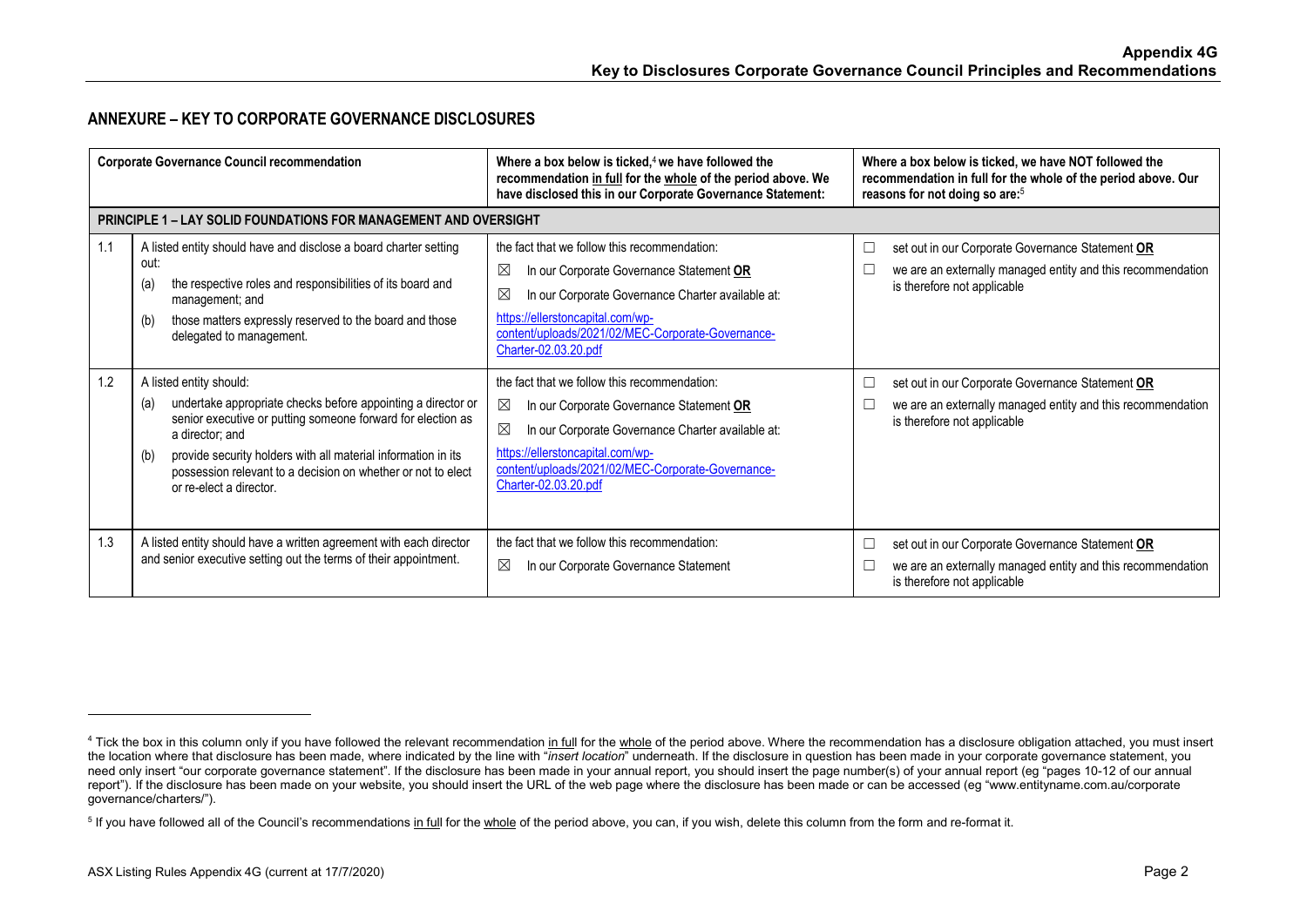|     | <b>Corporate Governance Council recommendation</b>                                                                                                                                                                                                                                                                                                                                                                                                                                                                                                                                                                                                                                                                                                                                                                                                                                                                                                                                                                                                                                                                                                                                                                                                                  | Where a box below is ticked, $4$ we have followed the<br>recommendation in full for the whole of the period above. We<br>have disclosed this in our Corporate Governance Statement:                                                                                                                                                                                                                                                                                                                                                                                                                                                                          | Where a box below is ticked, we have NOT followed the<br>recommendation in full for the whole of the period above. Our<br>reasons for not doing so are: <sup>5</sup> |
|-----|---------------------------------------------------------------------------------------------------------------------------------------------------------------------------------------------------------------------------------------------------------------------------------------------------------------------------------------------------------------------------------------------------------------------------------------------------------------------------------------------------------------------------------------------------------------------------------------------------------------------------------------------------------------------------------------------------------------------------------------------------------------------------------------------------------------------------------------------------------------------------------------------------------------------------------------------------------------------------------------------------------------------------------------------------------------------------------------------------------------------------------------------------------------------------------------------------------------------------------------------------------------------|--------------------------------------------------------------------------------------------------------------------------------------------------------------------------------------------------------------------------------------------------------------------------------------------------------------------------------------------------------------------------------------------------------------------------------------------------------------------------------------------------------------------------------------------------------------------------------------------------------------------------------------------------------------|----------------------------------------------------------------------------------------------------------------------------------------------------------------------|
| 1.4 | The company secretary of a listed entity should be accountable<br>directly to the board, through the chair, on all matters to do with<br>the proper functioning of the board.                                                                                                                                                                                                                                                                                                                                                                                                                                                                                                                                                                                                                                                                                                                                                                                                                                                                                                                                                                                                                                                                                       | the fact that we follow this recommendation:<br>⊠<br>In our Corporate Governance Statement OR<br>In our Corporate Governance Charter available at:<br>⊠<br>https://ellerstoncapital.com/wp-<br>content/uploads/2021/02/MEC-Corporate-Governance-<br>Charter-02.03.20.pdf                                                                                                                                                                                                                                                                                                                                                                                     | set out in our Corporate Governance Statement OR<br>$\Box$<br>we are an externally managed entity and this recommendation<br>$\Box$<br>is therefore not applicable   |
| 1.5 | A listed entity should:<br>have and disclose a diversity policy;<br>(a)<br>through its board or a committee of the board set<br>(b)<br>measurable objectives for achieving gender diversity in the<br>composition of its board, senior executives and workforce<br>generally; and<br>disclose in relation to each reporting period:<br>(c)<br>the measurable objectives set for that period to<br>(1)<br>achieve gender diversity;<br>the entity's progress towards achieving those<br>(2)<br>objectives; and<br>either:<br>(3)<br>the respective proportions of men and women<br>(A)<br>on the board, in senior executive positions and<br>across the whole workforce (including how the<br>entity has defined "senior executive" for these<br>purposes); or<br>if the entity is a "relevant employer" under the<br>(B)<br>Workplace Gender Equality Act, the entity's<br>most recent "Gender Equality Indicators", as<br>defined in and published under that Act.<br>If the entity was in the S&P / ASX 300 Index at the<br>commencement of the reporting period, the measurable objective<br>for achieving gender diversity in the composition of its board<br>should be to have not less than 30% of its directors of each<br>gender within a specified period. | $\boxtimes$<br>and we have disclosed a copy of our diversity policy at:<br>In our Corporate Governance Charter available at:<br>⊠<br>https://ellerstoncapital.com/wp-content/uploads/2021/02/MEC-<br>Corporate-Governance-Charter-02.03.20.pdf<br>and we have disclosed the information referred to in paragraph (c)<br>at:<br>区<br>In our Corporate Governance Statement<br>and if we were included in the S&P / ASX 300 Index at the<br>commencement of the reporting period our measurable objective for<br>achieving gender diversity in the composition of its board of not less<br>than 30% of its directors of each gender within a specified period. | set out in our Corporate Governance Statement OR<br>$\Box$<br>we are an externally managed entity and this recommendation<br>$\Box$<br>is therefore not applicable   |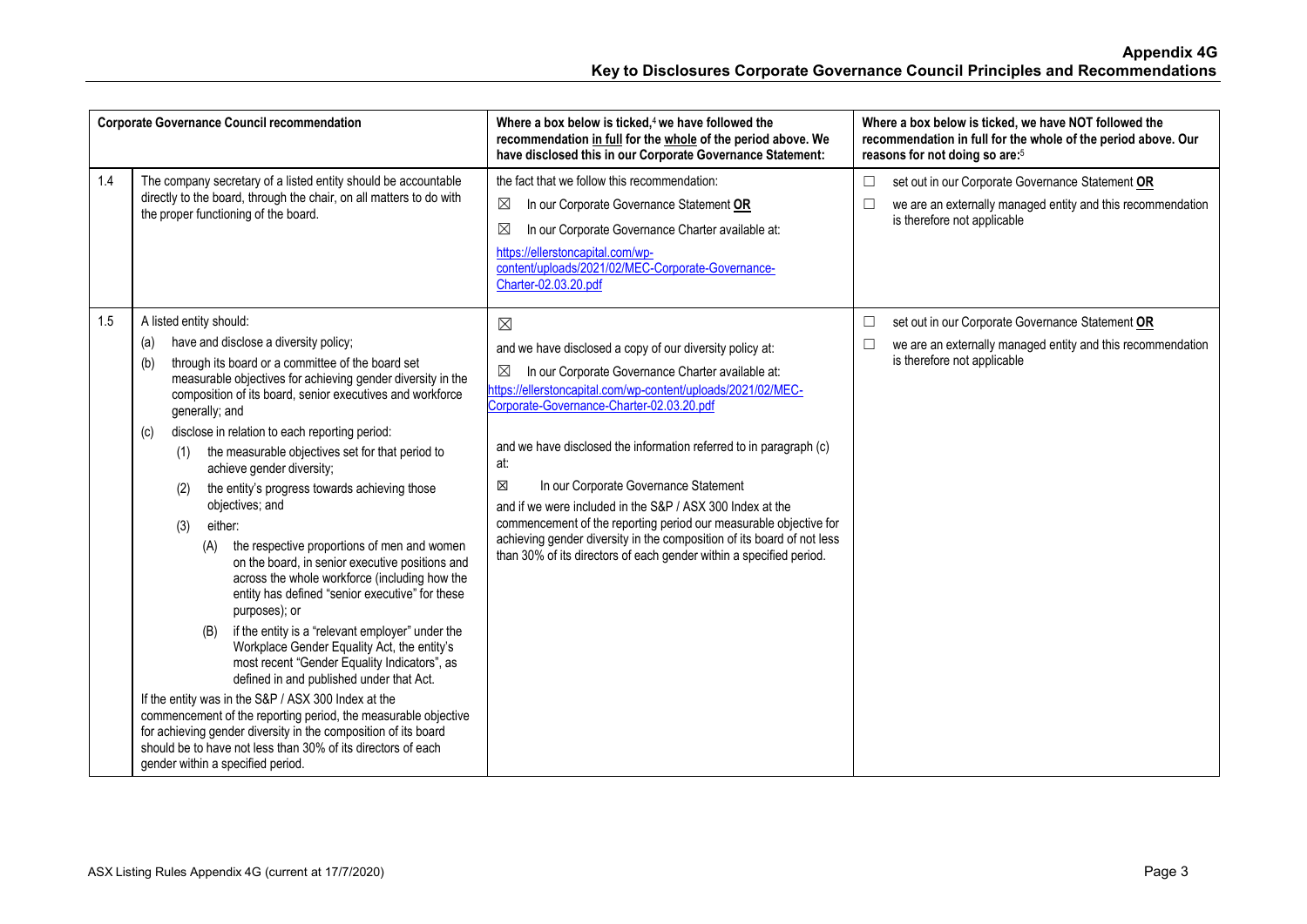|     | <b>Corporate Governance Council recommendation</b>                                                                                                                                                                                                                                                                                                      | Where a box below is ticked, $4$ we have followed the<br>recommendation in full for the whole of the period above. We<br>have disclosed this in our Corporate Governance Statement:                                                                                                                           | Where a box below is ticked, we have NOT followed the<br>recommendation in full for the whole of the period above. Our<br>reasons for not doing so are: <sup>5</sup> |
|-----|---------------------------------------------------------------------------------------------------------------------------------------------------------------------------------------------------------------------------------------------------------------------------------------------------------------------------------------------------------|---------------------------------------------------------------------------------------------------------------------------------------------------------------------------------------------------------------------------------------------------------------------------------------------------------------|----------------------------------------------------------------------------------------------------------------------------------------------------------------------|
| 1.6 | A listed entity should:<br>have and disclose a process for periodically evaluating the<br>(a)<br>performance of the board, its committees and individual<br>directors; and<br>disclose for each reporting period whether a performance<br>(b)<br>evaluation has been undertaken in accordance with that<br>process during or in respect of that period. | and we have disclosed the evaluation process referred to in<br>paragraph (a) at:<br>$\boxtimes$<br>In our Corporate Governance Statement<br>and whether a performance evaluation was undertaken for the<br>reporting period in accordance with that process at:<br>In our Corporate Governance Statement      | set out in our Corporate Governance Statement OR<br>we are an externally managed entity and this recommendation<br>is therefore not applicable                       |
| 1.7 | A listed entity should:<br>have and disclose a process for evaluating the performance<br>(a)<br>of its senior executives at least once every reporting period;<br>and<br>disclose for each reporting period whether a performance<br>(b)<br>evaluation has been undertaken in accordance with that<br>process during or in respect of that period.      | and we have disclosed the evaluation process referred to in<br>paragraph (a) at:<br>$\boxtimes$<br>In our Corporate Governance Statement<br>and whether a performance evaluation was undertaken for the<br>reporting period in accordance with that process at:<br>⊠<br>In our Corporate Governance Statement | set out in our Corporate Governance Statement OR<br>we are an externally managed entity and this recommendation<br>is therefore not applicable                       |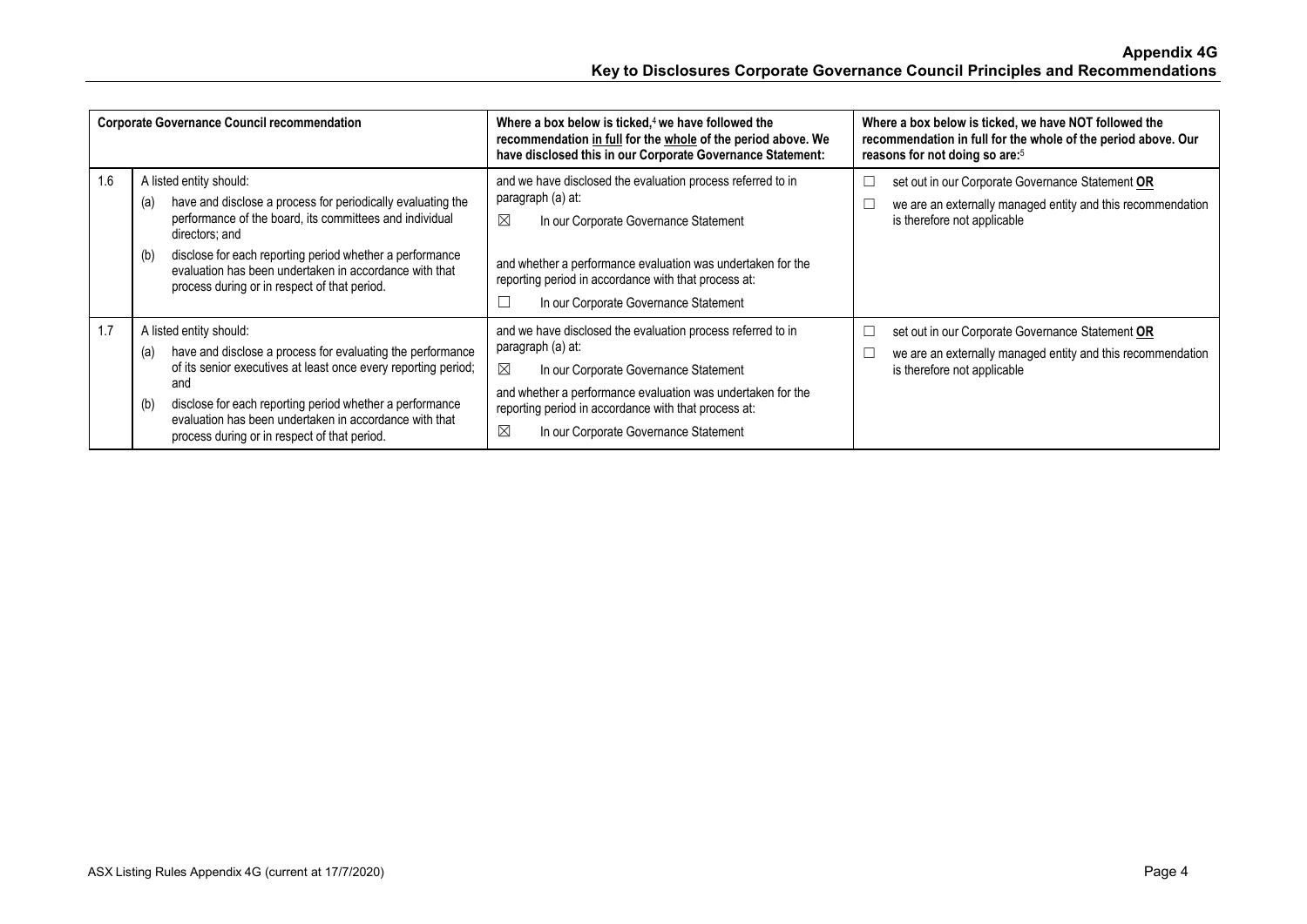|     | <b>Corporate Governance Council recommendation</b>                                                                                                                                                                                                                                                                                                                                                                                                                                                                                                                                                                                                                                                                                                                                                                                                                                 | Where a box below is ticked, <sup>4</sup> we have followed the<br>recommendation in full for the whole of the period above. We<br>have disclosed this in our Corporate Governance Statement:                                                                                                                                                                                                                                                                                                                                                                                                                                                                                                             | Where a box below is ticked, we have NOT followed the<br>recommendation in full for the whole of the period above. Our<br>reasons for not doing so are: <sup>5</sup> |
|-----|------------------------------------------------------------------------------------------------------------------------------------------------------------------------------------------------------------------------------------------------------------------------------------------------------------------------------------------------------------------------------------------------------------------------------------------------------------------------------------------------------------------------------------------------------------------------------------------------------------------------------------------------------------------------------------------------------------------------------------------------------------------------------------------------------------------------------------------------------------------------------------|----------------------------------------------------------------------------------------------------------------------------------------------------------------------------------------------------------------------------------------------------------------------------------------------------------------------------------------------------------------------------------------------------------------------------------------------------------------------------------------------------------------------------------------------------------------------------------------------------------------------------------------------------------------------------------------------------------|----------------------------------------------------------------------------------------------------------------------------------------------------------------------|
|     | PRINCIPLE 2 - STRUCTURE THE BOARD TO BE EFFECTIVE AND ADD VALUE                                                                                                                                                                                                                                                                                                                                                                                                                                                                                                                                                                                                                                                                                                                                                                                                                    |                                                                                                                                                                                                                                                                                                                                                                                                                                                                                                                                                                                                                                                                                                          |                                                                                                                                                                      |
| 2.1 | The board of a listed entity should:<br>have a nomination committee which:<br>(a)<br>has at least three members, a majority of whom are<br>(1)<br>independent directors; and<br>is chaired by an independent director,<br>(2)<br>and disclose:<br>the charter of the committee;<br>(3)<br>the members of the committee; and<br>(4)<br>as at the end of each reporting period, the number<br>(5)<br>of times the committee met throughout the period<br>and the individual attendances of the members at<br>those meetings; or<br>if it does not have a nomination committee, disclose that<br>(b)<br>fact and the processes it employs to address board<br>succession issues and to ensure that the board has the<br>appropriate balance of skills, knowledge, experience,<br>independence and diversity to enable it to discharge its<br>duties and responsibilities effectively. | $\Box$<br>[If the entity complies with paragraph (a):]<br>and we have disclosed a copy of the charter of the committee at:<br>[insert location]<br>and the information referred to in paragraphs (4) and (5) at:<br>[insert location]<br>[If the entity complies with paragraph (b):]<br>and we have disclosed the fact that we do not have a nomination<br>committee and the processes we employ to address board<br>succession issues and to ensure that the board has the appropriate<br>balance of skills, knowledge, experience, independence and<br>diversity to enable it to discharge its duties and responsibilities<br>effectively at:<br>$\boxtimes$<br>In our Corporate Governance Statement | set out in our Corporate Governance Statement OR<br>$\Box$<br>we are an externally managed entity and this recommendation<br>$\Box$<br>is therefore not applicable   |
| 2.2 | A listed entity should have and disclose a board skills matrix<br>setting out the mix of skills that the board currently has or is<br>looking to achieve in its membership.                                                                                                                                                                                                                                                                                                                                                                                                                                                                                                                                                                                                                                                                                                        | and we have disclosed our board skills matrix at:<br>$\boxtimes$<br>In our Corporate Governance Statement                                                                                                                                                                                                                                                                                                                                                                                                                                                                                                                                                                                                | set out in our Corporate Governance Statement OR<br>□<br>we are an externally managed entity and this recommendation<br>$\Box$<br>is therefore not applicable        |
| 2.3 | A listed entity should disclose:<br>the names of the directors considered by the board to be<br>(a)<br>independent directors;<br>if a director has an interest, position, affiliation or<br>(b)<br>relationship of the type described in Box 2.3 but the board<br>is of the opinion that it does not compromise the<br>independence of the director, the nature of the interest,<br>position or relationship in question and an explanation of<br>why the board is of that opinion; and<br>the length of service of each director.<br>(c)                                                                                                                                                                                                                                                                                                                                          | and we have disclosed the names of the directors considered by the<br>board to be independent directors at:<br>$\boxtimes$<br>In our Corporate Governance Statement<br>and, where applicable, the information referred to in paragraph (b)<br>at:<br>[insert location]<br>and the length of service of each director at:<br>$\boxtimes$<br>In our Corporate Governance Statement                                                                                                                                                                                                                                                                                                                         | set out in our Corporate Governance Statement<br>⊠                                                                                                                   |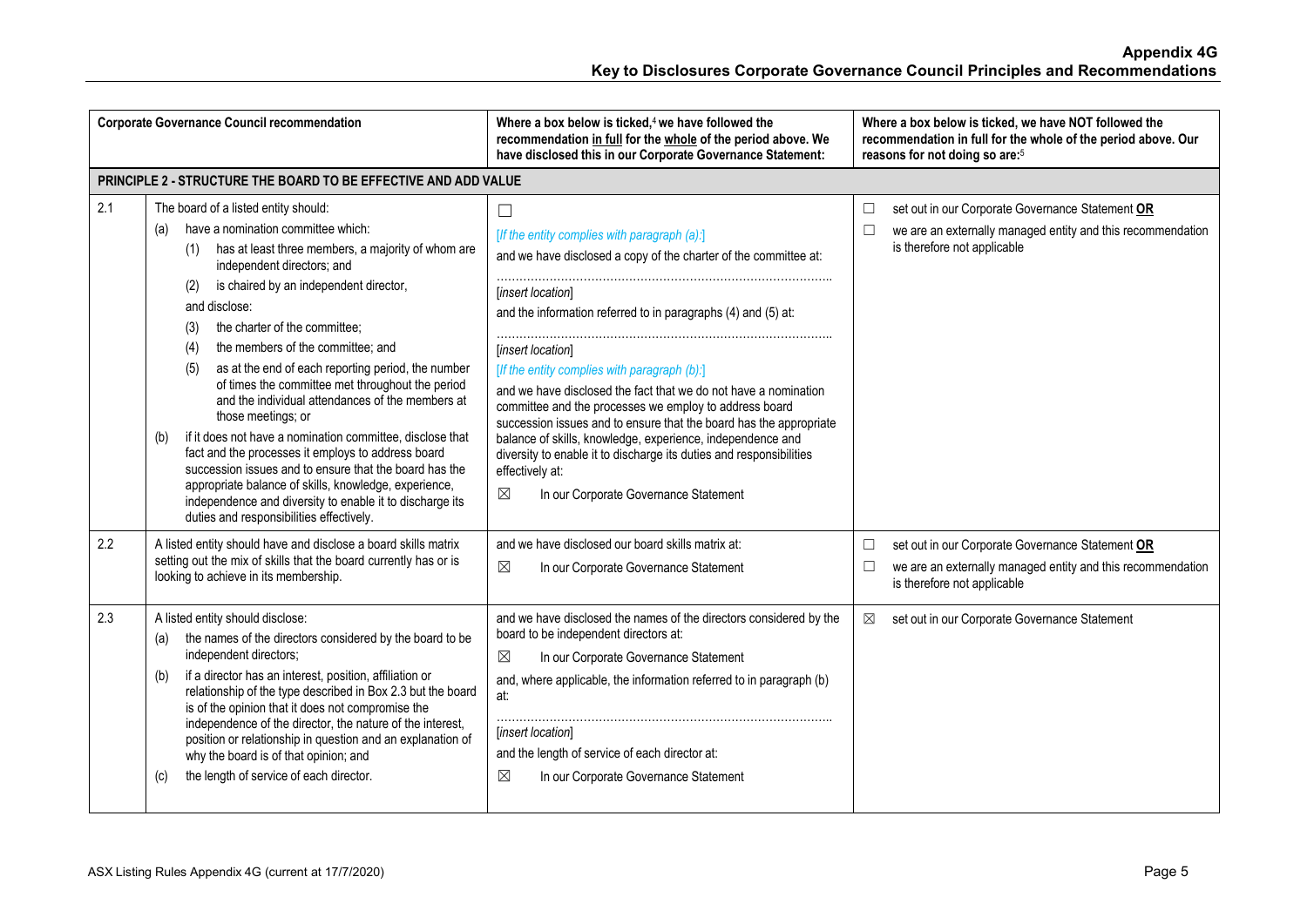|     | <b>Corporate Governance Council recommendation</b>                                                                                                                                                                                                                                            | Where a box below is ticked, <sup>4</sup> we have followed the<br>recommendation in full for the whole of the period above. We<br>have disclosed this in our Corporate Governance Statement: | Where a box below is ticked, we have NOT followed the<br>recommendation in full for the whole of the period above. Our<br>reasons for not doing so are: <sup>5</sup> |
|-----|-----------------------------------------------------------------------------------------------------------------------------------------------------------------------------------------------------------------------------------------------------------------------------------------------|----------------------------------------------------------------------------------------------------------------------------------------------------------------------------------------------|----------------------------------------------------------------------------------------------------------------------------------------------------------------------|
| 2.4 | A majority of the board of a listed entity should be independent<br>directors.                                                                                                                                                                                                                | $\boxtimes$                                                                                                                                                                                  | set out in our Corporate Governance Statement OR<br>$\Box$<br>we are an externally managed entity and this recommendation<br>is therefore not applicable             |
| 2.5 | The chair of the board of a listed entity should be an<br>independent director and, in particular, should not be the same<br>person as the CEO of the entity.                                                                                                                                 | $\boxtimes$                                                                                                                                                                                  | $\Box$<br>set out in our Corporate Governance Statement OR<br>we are an externally managed entity and this recommendation<br>□<br>is therefore not applicable        |
| 2.6 | A listed entity should have a program for inducting new<br>directors and for periodically reviewing whether there is a need<br>for existing directors to undertake professional development to<br>maintain the skills and knowledge needed to perform their role<br>as directors effectively. | $\boxtimes$                                                                                                                                                                                  | set out in our Corporate Governance Statement OR<br>$\Box$<br>we are an externally managed entity and this recommendation<br>$\Box$<br>is therefore not applicable   |
|     | PRINCIPLE 3 - INSTIL A CULTURE OF ACTING LAWFULLY, ETHICALLY AND RESPONSIBLY                                                                                                                                                                                                                  |                                                                                                                                                                                              |                                                                                                                                                                      |
| 3.1 | A listed entity should articulate and disclose its values.                                                                                                                                                                                                                                    | $\boxtimes$<br>and we have disclosed our values at:<br>⊠<br>In our Corporate Governance Statement                                                                                            | set out in our Corporate Governance Statement<br>$\Box$                                                                                                              |
| 3.2 | A listed entity should:<br>have and disclose a code of conduct for its directors,<br>(a)<br>senior executives and employees; and<br>ensure that the board or a committee of the board is<br>(b)<br>informed of any material breaches of that code.                                            | $\boxtimes$<br>and we have disclosed our code of conduct at:<br>$\boxtimes$<br>In our Corporate Governance Statement                                                                         | set out in our Corporate Governance Statement<br>□                                                                                                                   |
| 3.3 | A listed entity should:<br>have and disclose a whistleblower policy; and<br>(a)<br>ensure that the board or a committee of the board is<br>(b)<br>informed of any material incidents reported under that<br>policy.                                                                           | $\boxtimes$<br>and we have disclosed our whistleblower policy at:<br>https://ellerstoncapital.com/wp-<br>content/uploads/2021/05/MEC-Whistleblower-Policy-2020-<br>Reviewed-2021.pdf         | set out in our Corporate Governance Statement<br>$\Box$                                                                                                              |
| 3.4 | A listed entity should:<br>have and disclose an anti-bribery and corruption policy;<br>(a)<br>and<br>ensure that the board or committee of the board is<br>(b)<br>informed of any material breaches of that policy.                                                                           | $\Box$<br>and we have disclosed our anti-bribery and corruption policy at:<br>[insert location]                                                                                              | set out in our Corporate Governance Statement<br>⊠                                                                                                                   |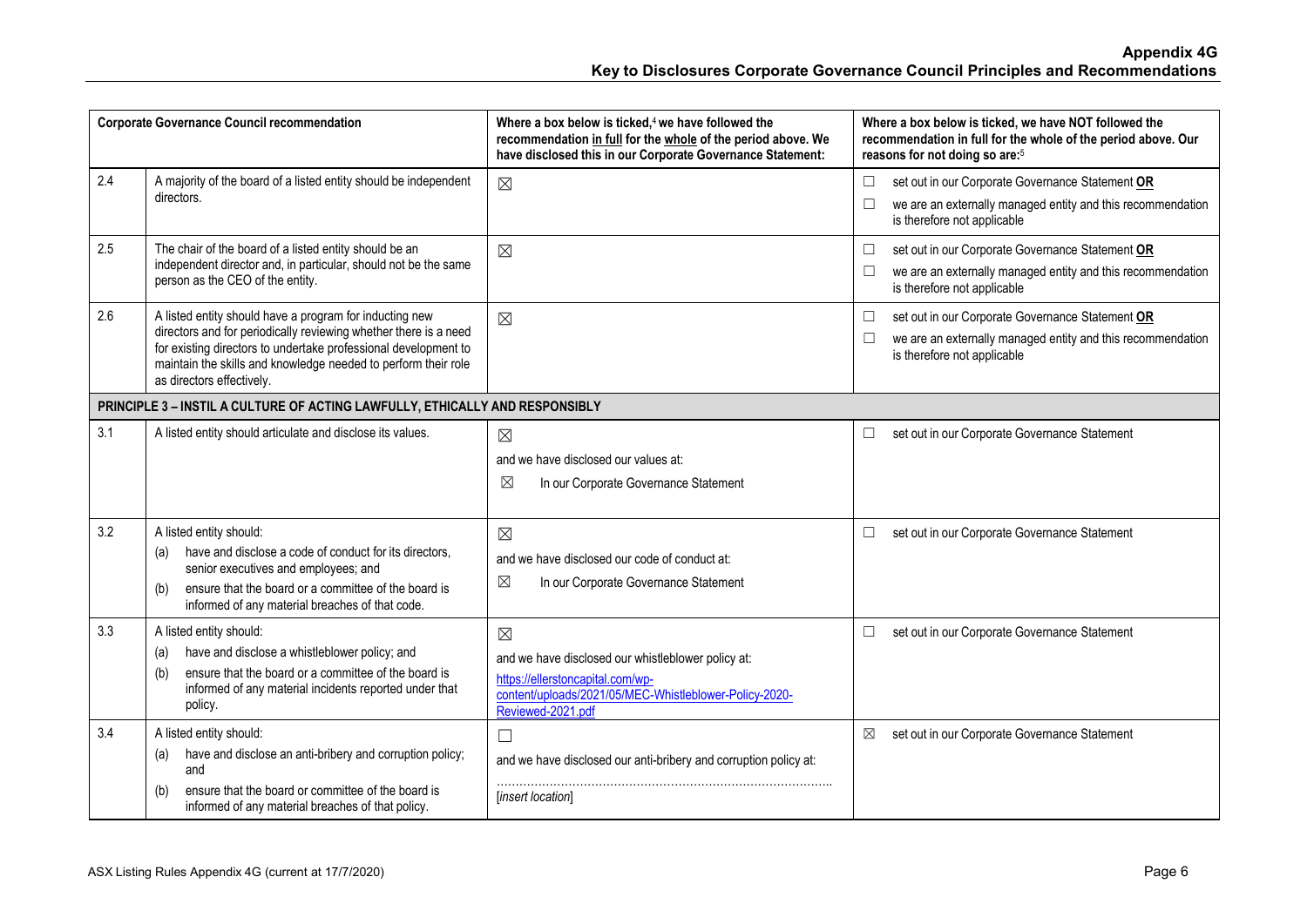|     | <b>Corporate Governance Council recommendation</b>                                                                                                                                                                                                                                                                                                                                                                                                                                                                                                                                                                                                                                                                                                                                                                                                                                                                                                                                                  | Where a box below is ticked, <sup>4</sup> we have followed the<br>recommendation in full for the whole of the period above. We<br>have disclosed this in our Corporate Governance Statement:                                                                                                                                                                                                                                                                                                                                                                                                                                                                                                                                                                 | Where a box below is ticked, we have NOT followed the<br>recommendation in full for the whole of the period above. Our<br>reasons for not doing so are: <sup>5</sup> |
|-----|-----------------------------------------------------------------------------------------------------------------------------------------------------------------------------------------------------------------------------------------------------------------------------------------------------------------------------------------------------------------------------------------------------------------------------------------------------------------------------------------------------------------------------------------------------------------------------------------------------------------------------------------------------------------------------------------------------------------------------------------------------------------------------------------------------------------------------------------------------------------------------------------------------------------------------------------------------------------------------------------------------|--------------------------------------------------------------------------------------------------------------------------------------------------------------------------------------------------------------------------------------------------------------------------------------------------------------------------------------------------------------------------------------------------------------------------------------------------------------------------------------------------------------------------------------------------------------------------------------------------------------------------------------------------------------------------------------------------------------------------------------------------------------|----------------------------------------------------------------------------------------------------------------------------------------------------------------------|
|     | <b>PRINCIPLE 4 - SAFEGUARD THE INTEGRITY OF CORPORATE REPORTS</b>                                                                                                                                                                                                                                                                                                                                                                                                                                                                                                                                                                                                                                                                                                                                                                                                                                                                                                                                   |                                                                                                                                                                                                                                                                                                                                                                                                                                                                                                                                                                                                                                                                                                                                                              |                                                                                                                                                                      |
| 4.1 | The board of a listed entity should:<br>have an audit committee which:<br>(a)<br>has at least three members, all of whom are non-<br>(1)<br>executive directors and a majority of whom are<br>independent directors; and<br>is chaired by an independent director, who is not<br>(2)<br>the chair of the board.<br>and disclose:<br>the charter of the committee;<br>(3)<br>the relevant qualifications and experience of the<br>(4)<br>members of the committee; and<br>in relation to each reporting period, the number of<br>(5)<br>times the committee met throughout the period and<br>the individual attendances of the members at those<br>meetings; or<br>if it does not have an audit committee, disclose that fact<br>(b)<br>and the processes it employs that independently verify<br>and safeguard the integrity of its corporate reporting,<br>including the processes for the appointment and removal<br>of the external auditor and the rotation of the audit<br>engagement partner. | $\boxtimes$<br>[If the entity complies with paragraph (a):]<br>and we have disclosed a copy of the charter of the committee at:<br>https://ellerstoncapital.com/wp-content/uploads/2021/11/MEC-ARC-<br>Charter-12.09.17.pdf<br>and the information referred to in paragraphs (4) and (5) at:<br>pages 8-13 of the Company's 2021 Annual Report.<br>[If the entity complies with paragraph (b):]<br>and we have disclosed the fact that we do not have an audit<br>committee and the processes we employ that independently verify<br>and safeguard the integrity of our corporate reporting, including the<br>processes for the appointment and removal of the external auditor<br>and the rotation of the audit engagement partner at:<br>[insert location] | set out in our Corporate Governance Statement<br>$\Box$                                                                                                              |
| 4.2 | The board of a listed entity should, before it approves the<br>entity's financial statements for a financial period, receive from<br>its CEO and CFO a declaration that, in their opinion, the<br>financial records of the entity have been properly maintained<br>and that the financial statements comply with the appropriate<br>accounting standards and give a true and fair view of the<br>financial position and performance of the entity and that the<br>opinion has been formed on the basis of a sound system of risk<br>management and internal control which is operating effectively.                                                                                                                                                                                                                                                                                                                                                                                                 | $\boxtimes$                                                                                                                                                                                                                                                                                                                                                                                                                                                                                                                                                                                                                                                                                                                                                  | set out in our Corporate Governance Statement<br>$\Box$                                                                                                              |
| 4.3 | A listed entity should disclose its process to verify the integrity<br>of any periodic corporate report it releases to the market that is<br>not audited or reviewed by an external auditor.                                                                                                                                                                                                                                                                                                                                                                                                                                                                                                                                                                                                                                                                                                                                                                                                        | $\boxtimes$                                                                                                                                                                                                                                                                                                                                                                                                                                                                                                                                                                                                                                                                                                                                                  | set out in our Corporate Governance Statement<br>$\Box$                                                                                                              |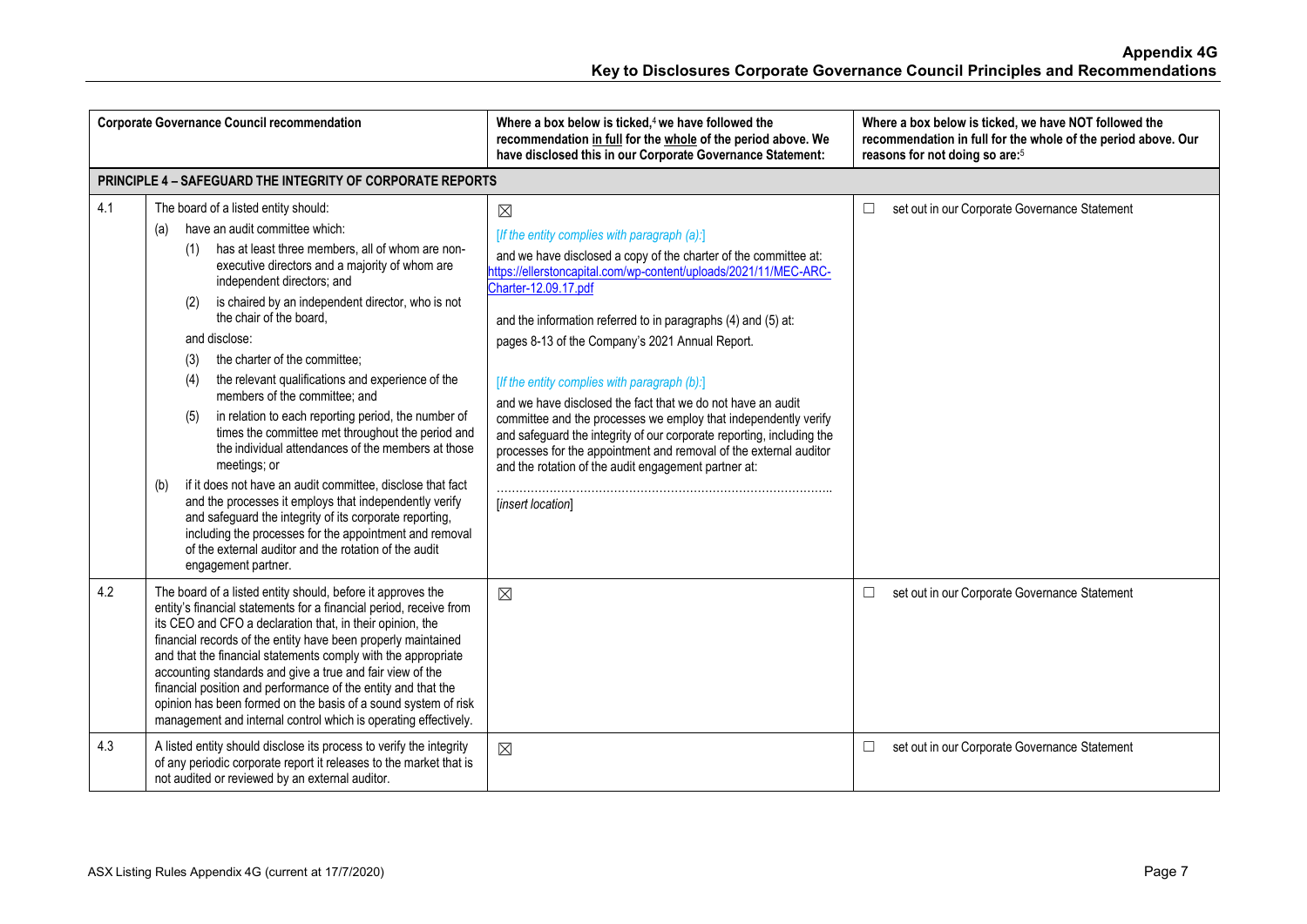| <b>Corporate Governance Council recommendation</b> |                                                                                                                                                                                                                    | Where a box below is ticked, <sup>4</sup> we have followed the<br>recommendation in full for the whole of the period above. We<br>have disclosed this in our Corporate Governance Statement:                                                 | Where a box below is ticked, we have NOT followed the<br>recommendation in full for the whole of the period above. Our<br>reasons for not doing so are: <sup>5</sup> |
|----------------------------------------------------|--------------------------------------------------------------------------------------------------------------------------------------------------------------------------------------------------------------------|----------------------------------------------------------------------------------------------------------------------------------------------------------------------------------------------------------------------------------------------|----------------------------------------------------------------------------------------------------------------------------------------------------------------------|
|                                                    | PRINCIPLE 5 - MAKE TIMELY AND BALANCED DISCLOSURE                                                                                                                                                                  |                                                                                                                                                                                                                                              |                                                                                                                                                                      |
| 5.1                                                | A listed entity should have and disclose a written policy for<br>complying with its continuous disclosure obligations under<br>listing rule 3.1.                                                                   | $\boxtimes$<br>and we have disclosed our continuous disclosure compliance policy<br>in our Corporate Governance Charter at:<br>https://ellerstoncapital.com/wp-<br>content/uploads/2021/02/MEC-Corporate-Governance-<br>Charter-02.03.20.pdf | set out in our Corporate Governance Statement<br>⊔                                                                                                                   |
| 5.2                                                | A listed entity should ensure that its board receives copies of all<br>material market announcements promptly after they have been<br>made.                                                                        | $\boxtimes$                                                                                                                                                                                                                                  | set out in our Corporate Governance Statement<br>$\Box$                                                                                                              |
| 5.3                                                | A listed entity that gives a new and substantive investor or<br>analyst presentation should release a copy of the presentation<br>materials on the ASX Market Announcements Platform ahead<br>of the presentation. | $\boxtimes$                                                                                                                                                                                                                                  | set out in our Corporate Governance Statement<br>$\Box$                                                                                                              |
|                                                    | PRINCIPLE 6 - RESPECT THE RIGHTS OF SECURITY HOLDERS                                                                                                                                                               |                                                                                                                                                                                                                                              |                                                                                                                                                                      |
| 6.1                                                | A listed entity should provide information about itself and its<br>governance to investors via its website.                                                                                                        | $\boxtimes$<br>and we have disclosed information about us and our governance on<br>our website at:<br>https://ellerstoncapital.com/funds/morphic-ethical-equities-fund/                                                                      | set out in our Corporate Governance Statement<br>$\Box$                                                                                                              |
| 6.2                                                | A listed entity should have an investor relations program that<br>facilitates effective two-way communication with investors.                                                                                      | $\boxtimes$                                                                                                                                                                                                                                  | set out in our Corporate Governance Statement<br>$\Box$                                                                                                              |
| 6.3                                                | A listed entity should disclose how it facilitates and encourages<br>participation at meetings of security holders.                                                                                                | $\boxtimes$<br>and we have disclosed how we facilitate and encourage participation<br>at meetings of security holders at:<br>In our Corporate Governance Statement                                                                           | set out in our Corporate Governance Statement<br>$\Box$                                                                                                              |
| 6.4                                                | A listed entity should ensure that all substantive resolutions at a<br>meeting of security holders are decided by a poll rather than by<br>a show of hands.                                                        | $\boxtimes$                                                                                                                                                                                                                                  | set out in our Corporate Governance Statement<br>$\Box$                                                                                                              |
| 6.5                                                | A listed entity should give security holders the option to receive<br>communications from, and send communications to, the entity<br>and its security registry electronically.                                     | $\boxtimes$                                                                                                                                                                                                                                  | set out in our Corporate Governance Statement<br>$\Box$                                                                                                              |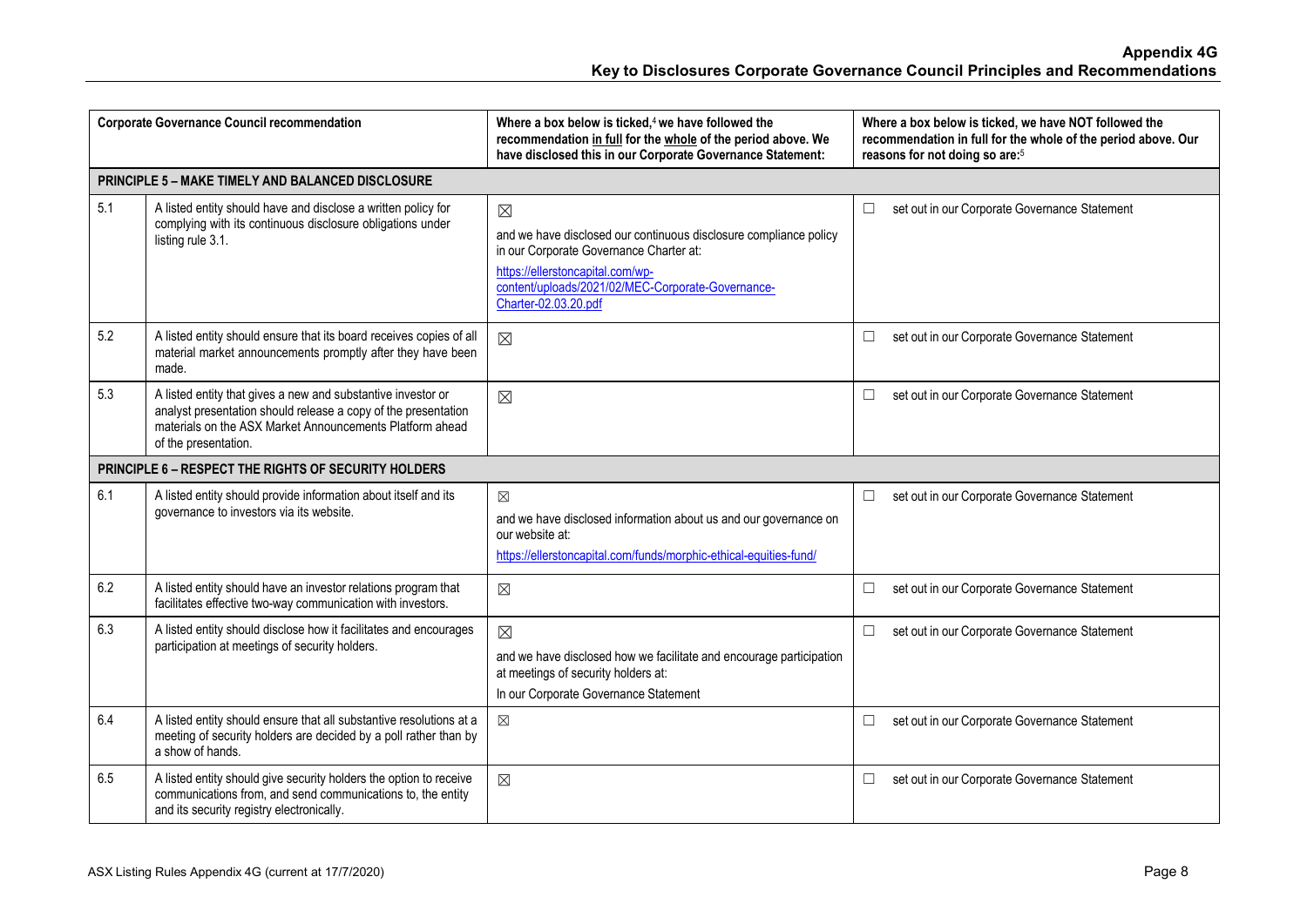|     | <b>Corporate Governance Council recommendation</b>                                                                                                                                                                                                                                                                                                                                                                                                                                                                                                                                                                                                                                                                                                                | Where a box below is ticked. $4$ we have followed the<br>recommendation in full for the whole of the period above. We<br>have disclosed this in our Corporate Governance Statement:                                                                                                                                                                                                                                                                                                                                                                                                                           | Where a box below is ticked, we have NOT followed the<br>recommendation in full for the whole of the period above. Our<br>reasons for not doing so are: <sup>5</sup> |
|-----|-------------------------------------------------------------------------------------------------------------------------------------------------------------------------------------------------------------------------------------------------------------------------------------------------------------------------------------------------------------------------------------------------------------------------------------------------------------------------------------------------------------------------------------------------------------------------------------------------------------------------------------------------------------------------------------------------------------------------------------------------------------------|---------------------------------------------------------------------------------------------------------------------------------------------------------------------------------------------------------------------------------------------------------------------------------------------------------------------------------------------------------------------------------------------------------------------------------------------------------------------------------------------------------------------------------------------------------------------------------------------------------------|----------------------------------------------------------------------------------------------------------------------------------------------------------------------|
|     | <b>PRINCIPLE 7 - RECOGNISE AND MANAGE RISK</b>                                                                                                                                                                                                                                                                                                                                                                                                                                                                                                                                                                                                                                                                                                                    |                                                                                                                                                                                                                                                                                                                                                                                                                                                                                                                                                                                                               |                                                                                                                                                                      |
| 7.1 | The board of a listed entity should:<br>have a committee or committees to oversee risk, each of<br>(a)<br>which:<br>has at least three members, a majority of whom are<br>(1)<br>independent directors; and<br>is chaired by an independent director,<br>(2)<br>and disclose:<br>the charter of the committee;<br>(3)<br>the members of the committee; and<br>(4)<br>as at the end of each reporting period, the number<br>(5)<br>of times the committee met throughout the period<br>and the individual attendances of the members at<br>those meetings; or<br>if it does not have a risk committee or committees that<br>(b)<br>satisfy (a) above, disclose that fact and the processes it<br>employs for overseeing the entity's risk management<br>framework. | $\boxtimes$<br>[If the entity complies with paragraph (a):]<br>and we have disclosed a copy of the charter of the committee at:<br>https://ellerstoncapital.com/wp-content/uploads/2021/11/MEC-<br>ARC-Charter-12.09.17.pdf<br>and the information referred to in paragraphs (4) and (5) at:<br>pages 8-13 of the Company's 2021 Annual Report.<br>[If the entity complies with paragraph (b):]<br>and we have disclosed the fact that we do not have a risk committee<br>or committees that satisfy (a) and the processes we employ for<br>overseeing our risk management framework at:<br>[insert location] | set out in our Corporate Governance Statement<br>$\Box$                                                                                                              |
| 7.2 | The board or a committee of the board should:<br>review the entity's risk management framework at least<br>(a)<br>annually to satisfy itself that it continues to be sound and<br>that the entity is operating with due regard to the risk<br>appetite set by the board; and<br>disclose, in relation to each reporting period, whether<br>(b)<br>such a review has taken place.                                                                                                                                                                                                                                                                                                                                                                                  | $\boxtimes$<br>and we have disclosed whether a review of the entity's risk<br>management framework was undertaken during the reporting period<br>in our Corporate Governance Statement.                                                                                                                                                                                                                                                                                                                                                                                                                       | set out in our Corporate Governance Statement<br>$\Box$                                                                                                              |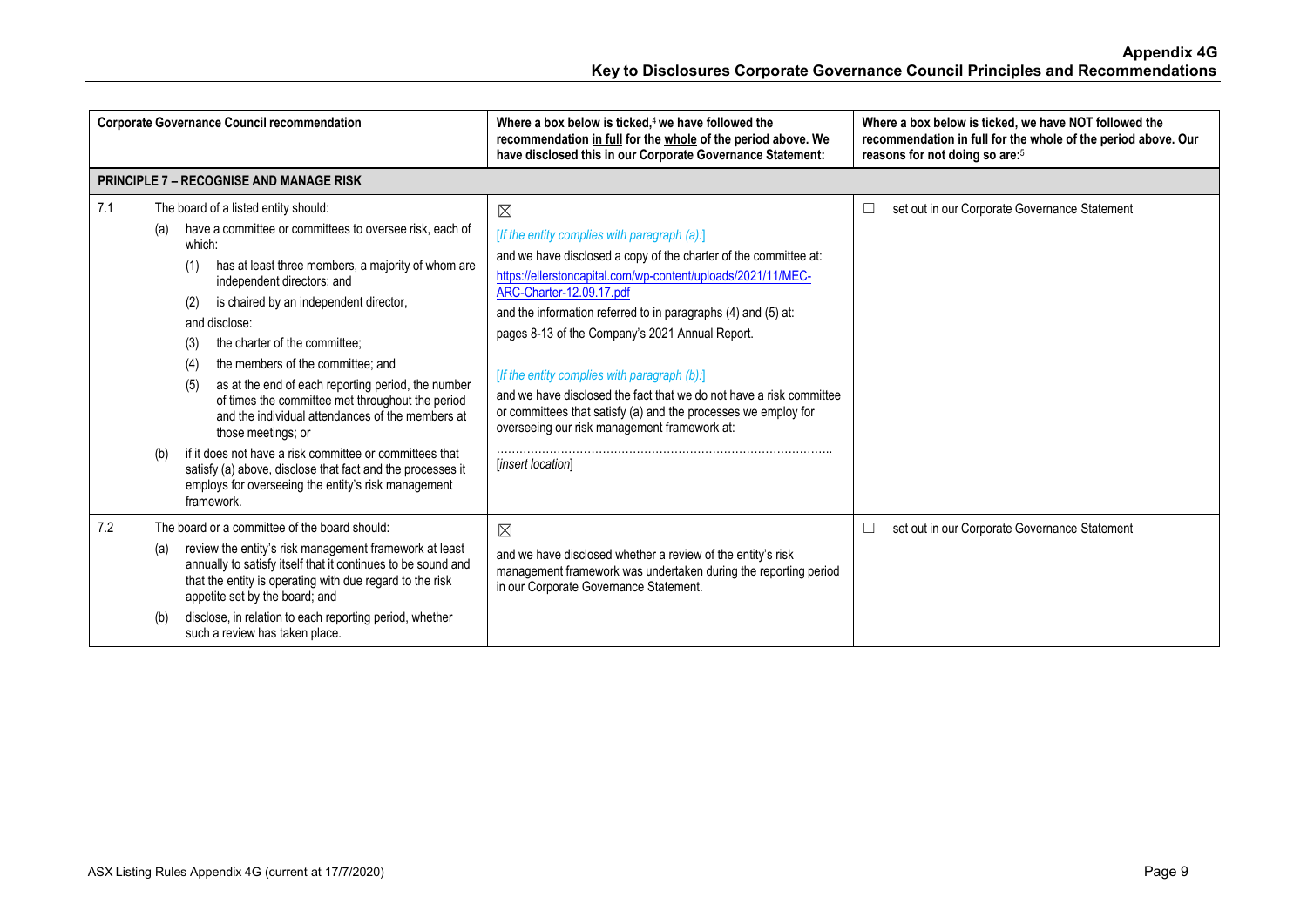| <b>Corporate Governance Council recommendation</b> |                                                                                                                                                                                                                                                                                                                                                                                          | Where a box below is ticked, $4$ we have followed the<br>recommendation in full for the whole of the period above. We<br>have disclosed this in our Corporate Governance Statement:                                                                                                                                                                                                                                                                                                                     | Where a box below is ticked, we have NOT followed the<br>recommendation in full for the whole of the period above. Our<br>reasons for not doing so are: <sup>5</sup> |
|----------------------------------------------------|------------------------------------------------------------------------------------------------------------------------------------------------------------------------------------------------------------------------------------------------------------------------------------------------------------------------------------------------------------------------------------------|---------------------------------------------------------------------------------------------------------------------------------------------------------------------------------------------------------------------------------------------------------------------------------------------------------------------------------------------------------------------------------------------------------------------------------------------------------------------------------------------------------|----------------------------------------------------------------------------------------------------------------------------------------------------------------------|
| 7.3                                                | A listed entity should disclose:<br>if it has an internal audit function, how the function is<br>(a)<br>structured and what role it performs; or<br>if it does not have an internal audit function, that fact and<br>(b)<br>the processes it employs for evaluating and continually<br>improving the effectiveness of its governance, risk<br>management and internal control processes. | e<br>[If the entity complies with paragraph $(a)$ .]<br>and we have disclosed how our internal audit function is structured<br>and what role it performs at:<br><i>linsert location</i><br>[If the entity complies with paragraph (b):]<br>and we have disclosed the fact that we do not have an internal audit<br>function and the processes we employ for evaluating and continually<br>improving the effectiveness of our risk management and internal<br>control processes at:<br>[insert location] | set out in our Corporate Governance Statement<br>⊠                                                                                                                   |
| 7.4                                                | A listed entity should disclose whether it has any material<br>exposure to environmental or social risks and, if it does, how it<br>manages or intends to manage those risks.                                                                                                                                                                                                            | $\boxtimes$<br>and we have disclosed whether we have any material exposure to<br>environmental and social risks in the Company's<br>and, if we do, how we manage or intend to manage those risks at:<br>⊠<br>In our Corporate Governance Statement                                                                                                                                                                                                                                                      | set out in our Corporate Governance Statement<br>$\overline{\phantom{a}}$                                                                                            |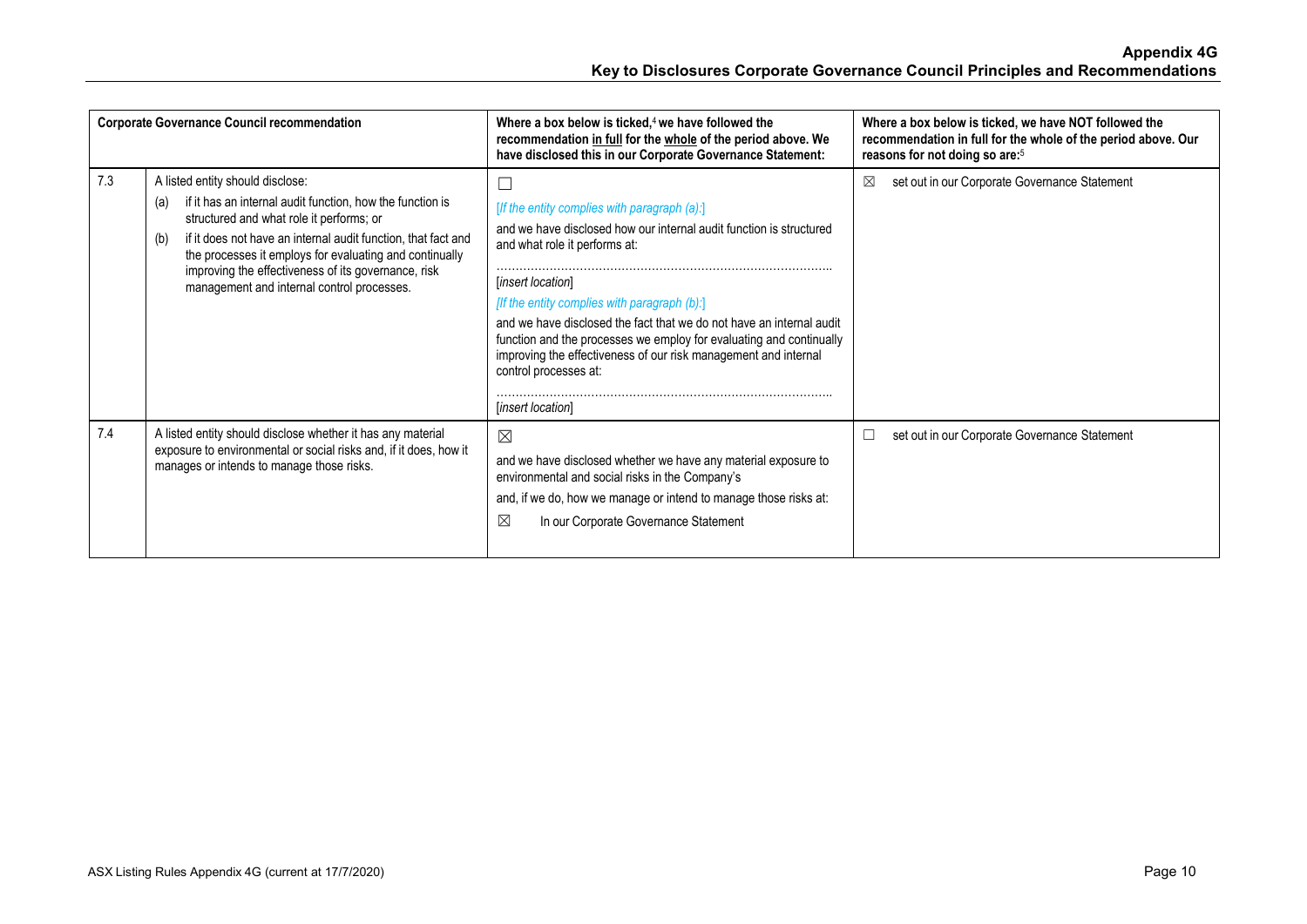| <b>Corporate Governance Council recommendation</b> |                                                                                                                                                                                                                                                                                                                                                                                                                                                                                                                                                                                                                                                                                                                                                                                                                     | Where a box below is ticked, $4$ we have followed the<br>recommendation in full for the whole of the period above. We<br>have disclosed this in our Corporate Governance Statement:                                                                                                                                                                                                                                                                                                                                                                                                                                    | Where a box below is ticked, we have NOT followed the<br>recommendation in full for the whole of the period above. Our<br>reasons for not doing so are: <sup>5</sup>                                                                                                          |
|----------------------------------------------------|---------------------------------------------------------------------------------------------------------------------------------------------------------------------------------------------------------------------------------------------------------------------------------------------------------------------------------------------------------------------------------------------------------------------------------------------------------------------------------------------------------------------------------------------------------------------------------------------------------------------------------------------------------------------------------------------------------------------------------------------------------------------------------------------------------------------|------------------------------------------------------------------------------------------------------------------------------------------------------------------------------------------------------------------------------------------------------------------------------------------------------------------------------------------------------------------------------------------------------------------------------------------------------------------------------------------------------------------------------------------------------------------------------------------------------------------------|-------------------------------------------------------------------------------------------------------------------------------------------------------------------------------------------------------------------------------------------------------------------------------|
|                                                    | PRINCIPLE 8 - REMUNERATE FAIRLY AND RESPONSIBLY                                                                                                                                                                                                                                                                                                                                                                                                                                                                                                                                                                                                                                                                                                                                                                     |                                                                                                                                                                                                                                                                                                                                                                                                                                                                                                                                                                                                                        |                                                                                                                                                                                                                                                                               |
| 8.1                                                | The board of a listed entity should:<br>have a remuneration committee which:<br>(a)<br>has at least three members, a majority of whom are<br>(1)<br>independent directors; and<br>is chaired by an independent director,<br>(2)<br>and disclose:<br>the charter of the committee;<br>(3)<br>the members of the committee; and<br>(4)<br>(5)<br>as at the end of each reporting period, the number<br>of times the committee met throughout the period<br>and the individual attendances of the members at<br>those meetings; or<br>if it does not have a remuneration committee, disclose<br>(b)<br>that fact and the processes it employs for setting the level<br>and composition of remuneration for directors and senior<br>executives and ensuring that such remuneration is<br>appropriate and not excessive. | $\Box$<br>[If the entity complies with paragraph (a):]<br>and we have disclosed a copy of the charter of the committee at:<br>linsert location<br>and the information referred to in paragraphs (4) and (5) at:<br>[insert location]<br>[If the entity complies with paragraph (b):]<br>and we have disclosed the fact that we do not have a remuneration<br>committee and the processes we employ for setting the level and<br>composition of remuneration for directors and senior executives and<br>ensuring that such remuneration is appropriate and not excessive:<br>In our Corporate Governance Statement<br>⊠ | set out in our Corporate Governance Statement OR<br>□<br>we are an externally managed entity and this recommendation<br>is therefore not applicable                                                                                                                           |
| 8.2                                                | A listed entity should separately disclose its policies and<br>practices regarding the remuneration of non-executive directors<br>and the remuneration of executive directors and other senior<br>executives.                                                                                                                                                                                                                                                                                                                                                                                                                                                                                                                                                                                                       | $\boxtimes$<br>and we have disclosed separately our remuneration policies and<br>practices regarding the remuneration of non-executive directors and<br>the remuneration of executive directors and other senior executives<br>at:<br>In our Corporate Governance Statement<br>⊠<br>区<br>In our 2021 Annual Report                                                                                                                                                                                                                                                                                                     | set out in our Corporate Governance Statement OR<br>$\Box$<br>we are an externally managed entity and this recommendation<br>$\Box$<br>is therefore not applicable                                                                                                            |
| 8.3                                                | A listed entity which has an equity-based remuneration scheme<br>should:<br>have a policy on whether participants are permitted to<br>(a)<br>enter into transactions (whether through the use of<br>derivatives or otherwise) which limit the economic risk of<br>participating in the scheme; and<br>disclose that policy or a summary of it.<br>(b)                                                                                                                                                                                                                                                                                                                                                                                                                                                               | $\Box$<br>and we have disclosed our policy on this issue or a summary of it at:<br>[insert location]                                                                                                                                                                                                                                                                                                                                                                                                                                                                                                                   | set out in our Corporate Governance Statement OR<br>□<br>we do not have an equity-based remuneration scheme and<br>⊠<br>this recommendation is therefore not applicable OR<br>we are an externally managed entity and this recommendation<br>□<br>is therefore not applicable |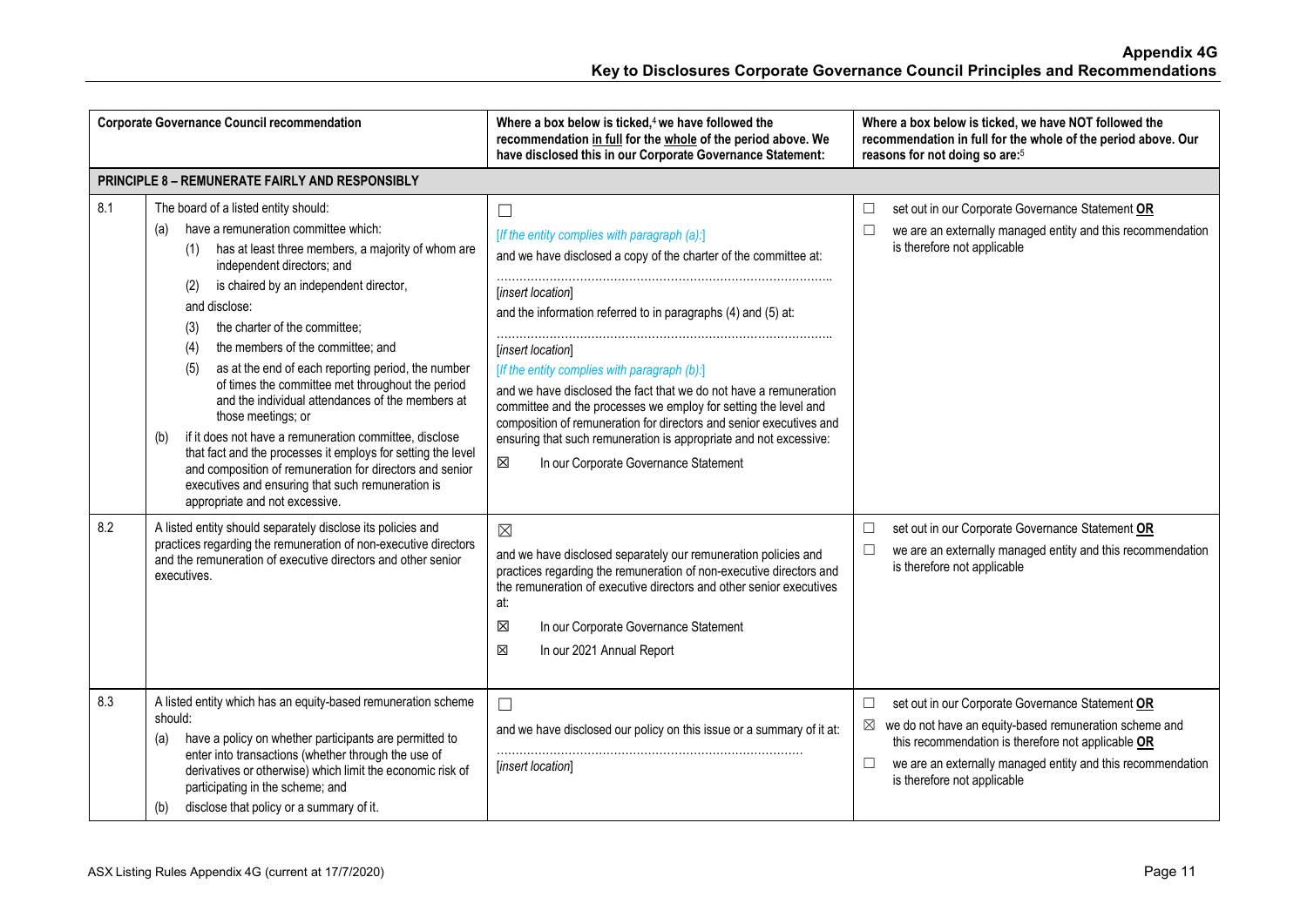| <b>Corporate Governance Council recommendation</b> |                                                                                                                                                                                                                                                                                                                                                                                                                               | Where a box below is ticked, $4$ we have followed the<br>recommendation in full for the whole of the period above. We<br>have disclosed this in our Corporate Governance Statement: | Where a box below is ticked, we have NOT followed the<br>recommendation in full for the whole of the period above. Our<br>reasons for not doing so are: <sup>5</sup>                                                                                                                                                                       |
|----------------------------------------------------|-------------------------------------------------------------------------------------------------------------------------------------------------------------------------------------------------------------------------------------------------------------------------------------------------------------------------------------------------------------------------------------------------------------------------------|-------------------------------------------------------------------------------------------------------------------------------------------------------------------------------------|--------------------------------------------------------------------------------------------------------------------------------------------------------------------------------------------------------------------------------------------------------------------------------------------------------------------------------------------|
|                                                    | ADDITIONAL RECOMMENDATIONS THAT APPLY ONLY IN CERTAIN CASES                                                                                                                                                                                                                                                                                                                                                                   |                                                                                                                                                                                     |                                                                                                                                                                                                                                                                                                                                            |
| 9.1                                                | A listed entity with a director who does not speak the language<br>in which board or security holder meetings are held or key<br>corporate documents are written should disclose the processes<br>it has in place to ensure the director understands and can<br>contribute to the discussions at those meetings and<br>understands and can discharge their obligations in relation to<br>those documents.                     | $\Box$<br>and we have disclosed information about the processes in place at:<br>[insert location]                                                                                   | set out in our Corporate Governance Statement OR<br>$\Box$<br>we do not have a director in this position and this<br>□<br>recommendation is therefore not applicable OR<br>we are an externally managed entity and this recommendation<br>□<br>is therefore not applicable                                                                 |
| 9.2                                                | A listed entity established outside Australia should ensure that<br>meetings of security holders are held at a reasonable place and<br>time.                                                                                                                                                                                                                                                                                  | $\Box$                                                                                                                                                                              | set out in our Corporate Governance Statement OR<br>$\overline{\phantom{a}}$<br>we are established in Australia and this recommendation is<br>⊏<br>therefore not applicable OR<br>we are an externally managed entity and this recommendation<br>□<br>is therefore not applicable                                                          |
| 9.3                                                | A listed entity established outside Australia, and an externally<br>managed listed entity that has an AGM, should ensure that its<br>external auditor attends its AGM and is available to answer<br>questions from security holders relevant to the audit.                                                                                                                                                                    | $\Box$                                                                                                                                                                              | set out in our Corporate Governance Statement OR<br>$\Box$<br>we are established in Australia and not an externally managed<br>$\Box$<br>listed entity and this recommendation is therefore not<br>applicable<br>we are an externally managed entity that does not hold an<br>□<br>AGM and this recommendation is therefore not applicable |
|                                                    | ADDITIONAL DISCLOSURES APPLICABLE TO EXTERNALLY MANAGED LISTED ENTITIES                                                                                                                                                                                                                                                                                                                                                       |                                                                                                                                                                                     |                                                                                                                                                                                                                                                                                                                                            |
|                                                    | Alternative to Recommendation 1.1 for externally managed<br>listed entities:<br>The responsible entity of an externally managed listed entity<br>should disclose:<br>the arrangements between the responsible entity and the<br>(a)<br>listed entity for managing the affairs of the listed entity;<br>and<br>the role and responsibility of the board of the responsible<br>(b)<br>entity for overseeing those arrangements. | П<br>and we have disclosed the information referred to in paragraphs (a)<br>and $(b)$ at:<br>[insert location]                                                                      | set out in our Corporate Governance Statement<br>⊔                                                                                                                                                                                                                                                                                         |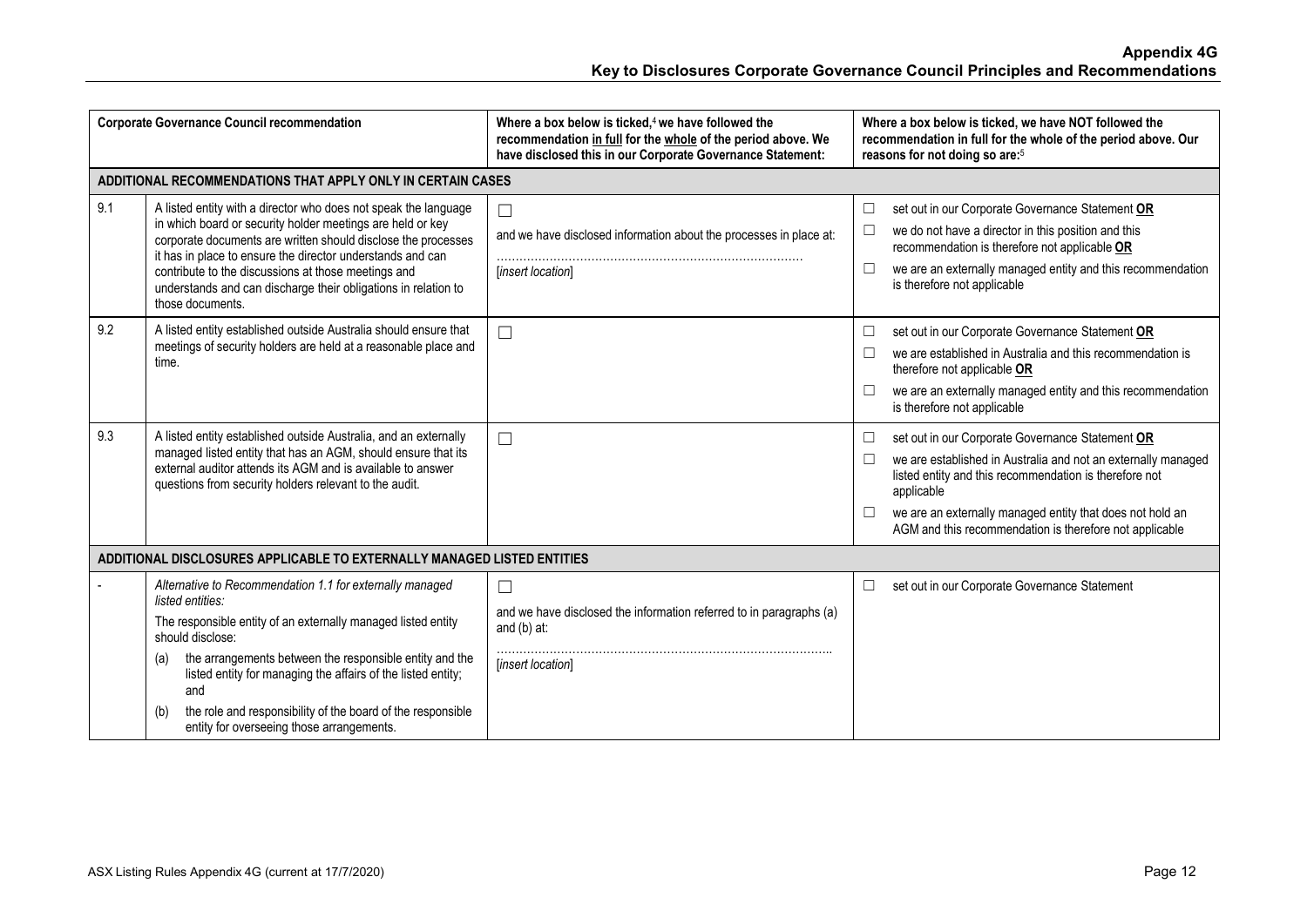| <b>Corporate Governance Council recommendation</b> |                                                                                                                                                                                                                   | Where a box below is ticked, $4$ we have followed the<br>recommendation in full for the whole of the period above. We<br>have disclosed this in our Corporate Governance Statement:             | Where a box below is ticked, we have NOT followed the<br>recommendation in full for the whole of the period above. Our<br>reasons for not doing so are: <sup>5</sup> |
|----------------------------------------------------|-------------------------------------------------------------------------------------------------------------------------------------------------------------------------------------------------------------------|-------------------------------------------------------------------------------------------------------------------------------------------------------------------------------------------------|----------------------------------------------------------------------------------------------------------------------------------------------------------------------|
|                                                    | Alternative to Recommendations 8.1, 8.2 and 8.3 for externally<br>managed listed entities:<br>An externally managed listed entity should clearly disclose the<br>terms governing the remuneration of the manager. | $\boxtimes$<br>and we have disclosed the terms governing the remuneration of the<br>manager of the entity at:<br>In the Company's prospectus<br>⊠<br>https://ellerstoncapital.com/MECprospectus | set out in our Corporate Governance Statement                                                                                                                        |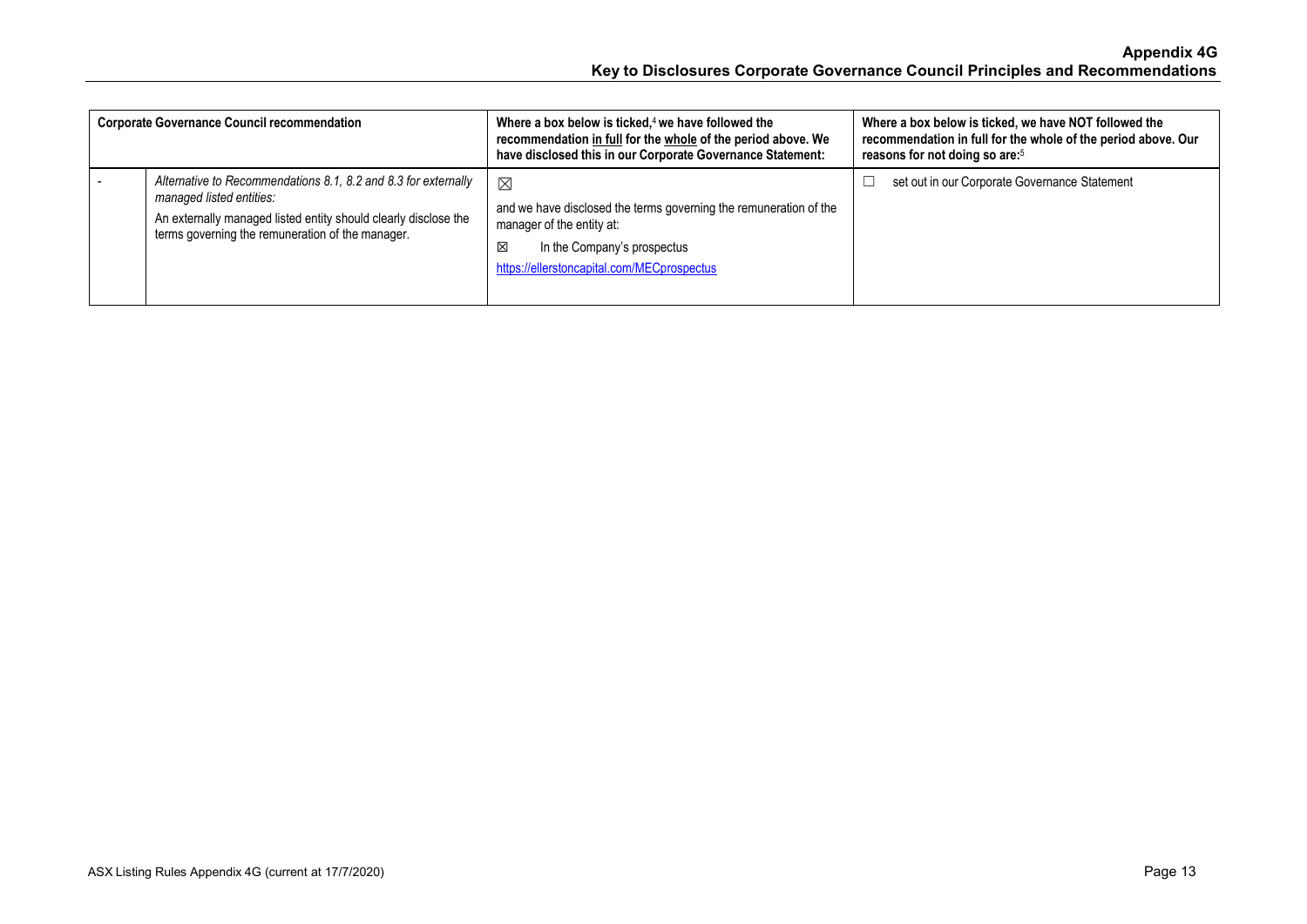

## **Morphic Ethical Equities Fund Limited (ACN 617 345 123) (Company) Corporate Governance Statement 2 November 2021**

This Corporate Governance Statement sets out the Company's current compliance with the ASX Corporate Governance Council's Corporate Governance Principles and Recommendations (**ASX Recommendations**). The ASX Recommendations are not mandatory. However, the Company will be required to provide a statement in future annual reports disclosing the extent to which the Company has followed the ASX Recommendations.

|     | <b>ASX Recommendations</b>                                                                                                                                                                                                                                                                                                                                    | Compliance | <b>Comment</b>                                                                                                                                                                                                                                                                                                                                                                                                                                             |
|-----|---------------------------------------------------------------------------------------------------------------------------------------------------------------------------------------------------------------------------------------------------------------------------------------------------------------------------------------------------------------|------------|------------------------------------------------------------------------------------------------------------------------------------------------------------------------------------------------------------------------------------------------------------------------------------------------------------------------------------------------------------------------------------------------------------------------------------------------------------|
| 1.  | Lay solid foundations for management and oversight                                                                                                                                                                                                                                                                                                            |            |                                                                                                                                                                                                                                                                                                                                                                                                                                                            |
| 1.1 | A listed entity should disclose:<br>the respective roles and responsibilities<br>(a)<br>of its Board and management; and<br>those matters expressly reserved to the<br>(b)<br>and<br>those<br>delegated<br>Board<br>to<br>management.                                                                                                                         | Complies   | The functions of the Board are set out in the Company's Board policy (Board Policy)<br>that is contained in Section 1 of the Company's corporate governance charter<br>(Corporate Governance Charter).<br>The Investment Management Agreement between the Company and Morphic Asset<br>Management Pty Limited (ACN 155 937 901) (Investment Manager) sets out the<br>specific responsibilities of the Board and those delegated to the Investment Manager. |
| 1.2 | A listed entity should:<br>undertake appropriate checks before<br>(a)<br>appointing a person, or putting forward<br>to security holders a candidate for<br>election, as a director; and<br>provide security holders with all material<br>(b)<br>information in its possession relevant to<br>a decision on whether or not to elect or<br>re-elect a director. | Complies   | The Board Policy:<br>sets out what the Board will consider when appointing a director, including the<br>results of an appropriate background check, which the Board will undertake; and<br>requires the Board to provide security holders with all material information in its<br>possession relevant to a decision on whether or not to elect or re-elect a director.                                                                                     |
| 1.3 | A listed entity should have a written<br>agreement with each director and senior<br>executive setting out the terms of their<br>appointment.                                                                                                                                                                                                                  | Complies   | The Company has letters of appointment for each of the director which takes into<br>consideration the ASX Recommendations. This forms the basis of the written agreement<br>entered into between the Company and a director.<br>The Company does not have any senior executives.                                                                                                                                                                           |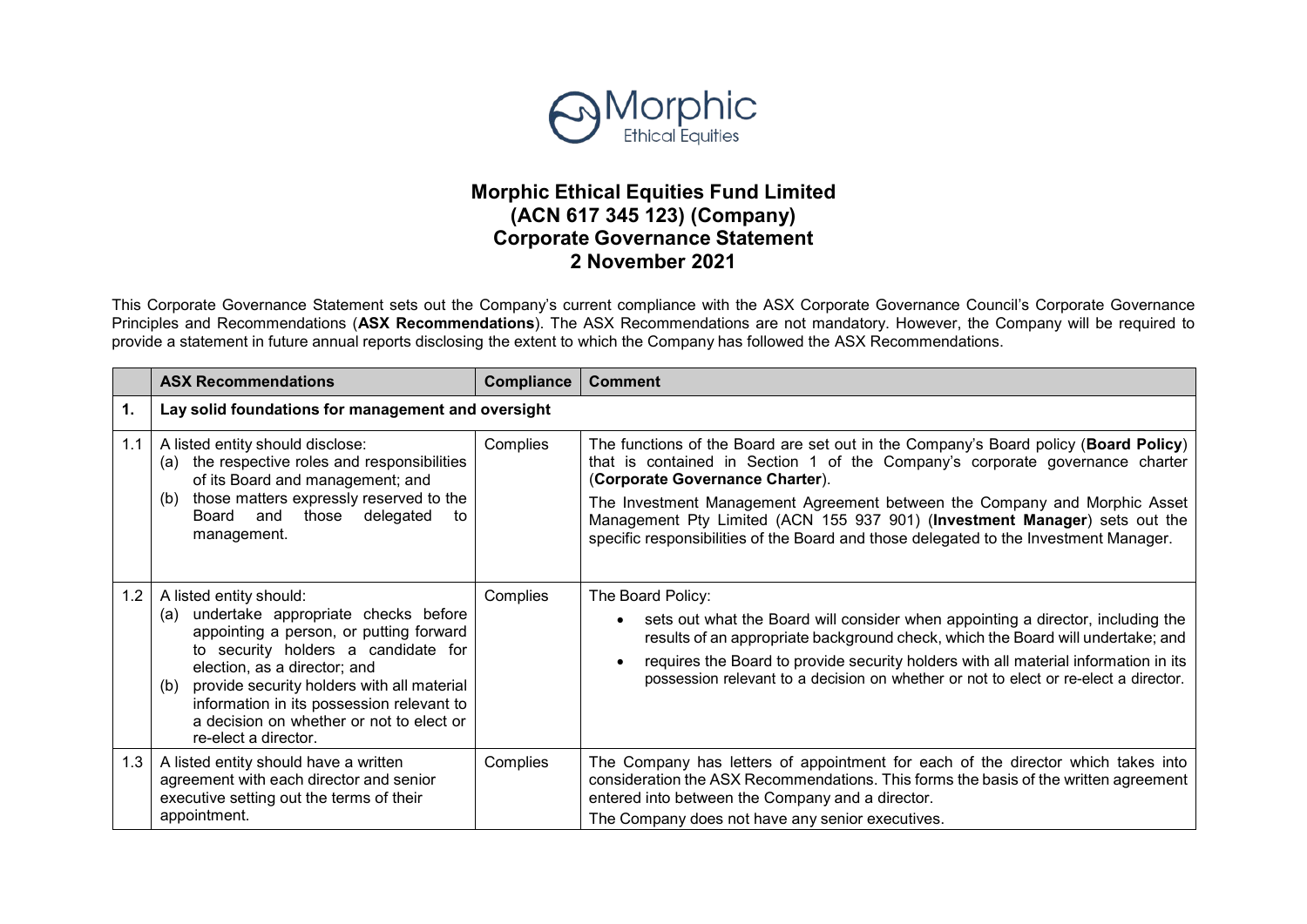|     | <b>ASX Recommendations</b>                                                                                                                                                                                                                                                                                                                                                                                                                                                                                                                                                                                                                                                                                                                                                                                                                                                                                                                                                                                                                                                                                         | <b>Compliance</b> | <b>Comment</b>                                                                                                                                                                                                                                                                                         |
|-----|--------------------------------------------------------------------------------------------------------------------------------------------------------------------------------------------------------------------------------------------------------------------------------------------------------------------------------------------------------------------------------------------------------------------------------------------------------------------------------------------------------------------------------------------------------------------------------------------------------------------------------------------------------------------------------------------------------------------------------------------------------------------------------------------------------------------------------------------------------------------------------------------------------------------------------------------------------------------------------------------------------------------------------------------------------------------------------------------------------------------|-------------------|--------------------------------------------------------------------------------------------------------------------------------------------------------------------------------------------------------------------------------------------------------------------------------------------------------|
| 1.4 | The company secretary of a listed entity<br>should be accountable directly to the Board,<br>through the chair, on all matters to do with<br>the proper functioning of the Board.                                                                                                                                                                                                                                                                                                                                                                                                                                                                                                                                                                                                                                                                                                                                                                                                                                                                                                                                   | Complies          | The Board Policy states that the Company Secretary is accountable directly to the Board,<br>through the Chair, on all matters to do with the proper functioning of the Board.                                                                                                                          |
| 1.5 | A listed entity should:<br>(a) have a diversity policy which includes<br>requirements for the Board or a relevant<br>committee of the Board to set<br>measurable objectives for achieving<br>gender diversity and to assess annually<br>both the objectives and the entity's<br>progress in achieving them;<br>disclose that policy or a summary of it;<br>(b)<br>and<br>disclose as at the end of each reporting<br>(c)<br>period the measurable objectives for<br>achieving gender diversity set by the<br>Board or a relevant committee of the<br>Board in accordance with the entity's<br>diversity policy and its progress towards<br>achieving them, and either:<br>(1) the respective proportions of men<br>and women on the Board, in senior<br>executive positions and across the<br>whole organisation (including how<br>the entity has defined "senior<br>executive" for these purposes); or<br>if the entity is a "relevant employer"<br>under the Workplace Gender<br>Equality Act, the entity's most<br>"Gender<br>recent<br>Equality<br>Indicators", as defined in and<br>published under that Act. | Complies          | The Company has a diversity policy that is contained in Section 2 of the Corporate<br>Governance Charter (Diversity Policy) which is available on the Investment Manager's<br>website at:<br>https://ellerstoncapital.com/wp-content/uploads/2021/02/MEC-Corporate-<br>Governance-Charter-02.03.20.pdf |
| 1.6 | A listed entity should:<br>(a) have and disclose a process for<br>periodically evaluating the performance                                                                                                                                                                                                                                                                                                                                                                                                                                                                                                                                                                                                                                                                                                                                                                                                                                                                                                                                                                                                          | Complies          | The Board reviews its performance by discussion and by reference to the Corporate<br>Governance Charter and generally accepted Board performance standards.                                                                                                                                            |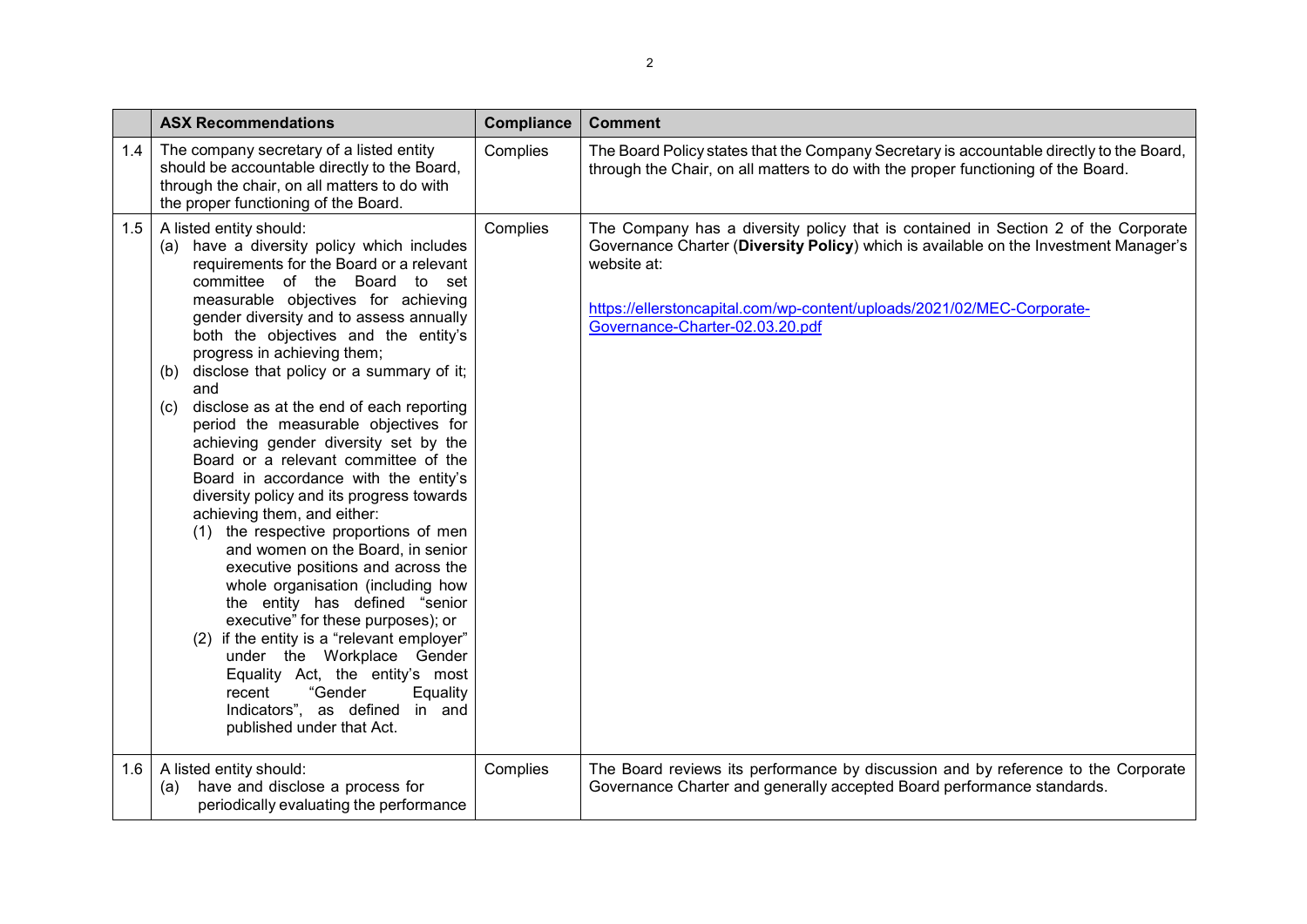|            | <b>ASX Recommendations</b>                                                                                                                                                                                                                                                                                                | <b>Compliance</b> | <b>Comment</b>                                                              |
|------------|---------------------------------------------------------------------------------------------------------------------------------------------------------------------------------------------------------------------------------------------------------------------------------------------------------------------------|-------------------|-----------------------------------------------------------------------------|
|            | of the Board, its committees and<br>individual directors; and<br>disclose, in relation to each reporting<br>(b)<br>period, whether a performance<br>evaluation was undertaken in the<br>reporting period in accordance with that<br>process.                                                                              |                   | An evaluation was undertaken in the financial year ended 30 September 2021. |
| $1.7 \mid$ | A listed entity should:<br>(a) have and disclose a process for<br>periodically evaluating the performance<br>of its senior executives; and<br>disclose, in relation to each reporting<br>(b)<br>period, whether a performance<br>evaluation was undertaken in the<br>reporting period in accordance with that<br>process. | N/A               | The Company does not have any senior executives.                            |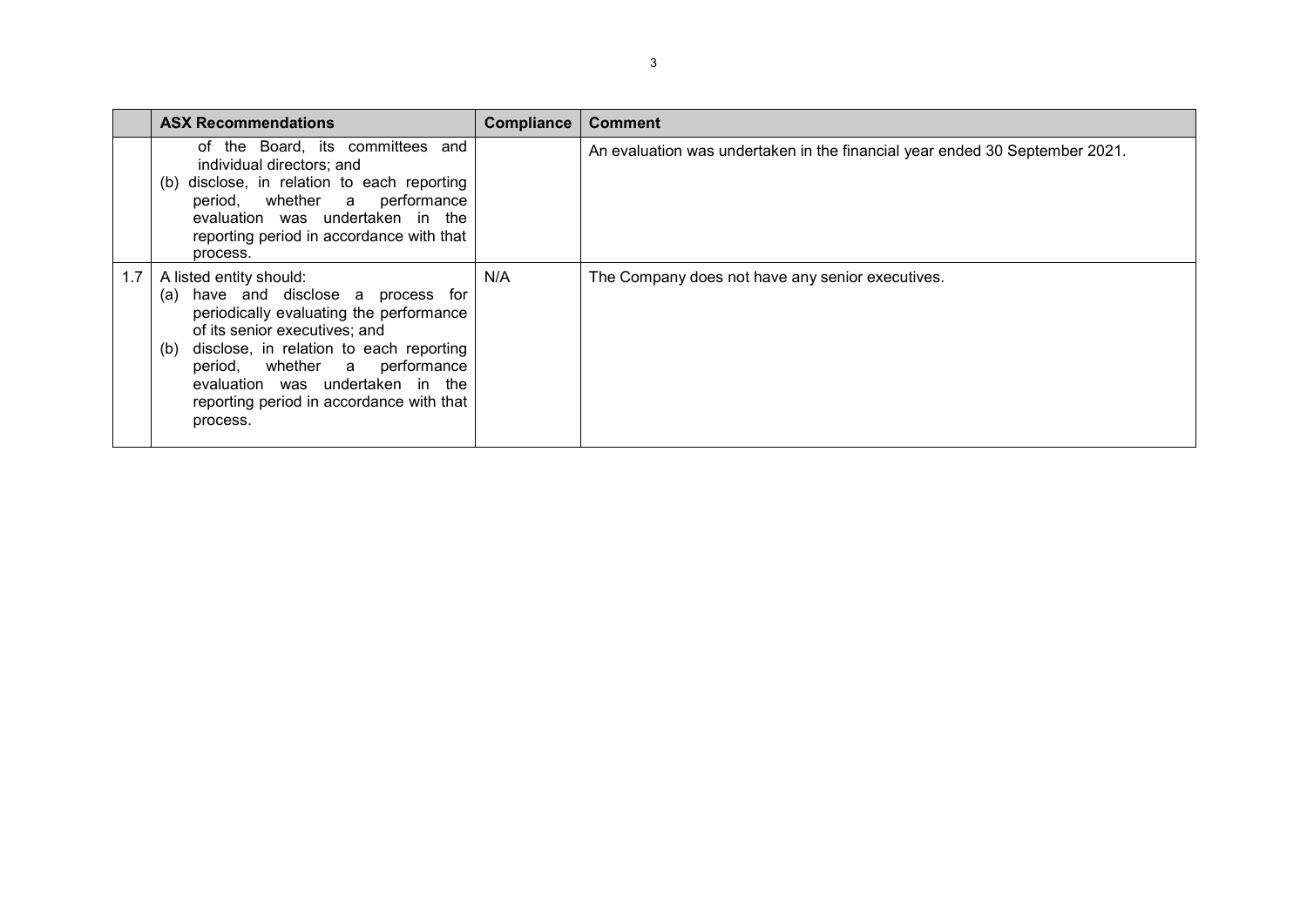|     | <b>ASX Recommendations</b>                                                                                                                                                                                                                                                                                                                                                                                                                                                                                                                                                                                                                                                                                                                                                                                                                                                                                                   | <b>Compliance</b> | <b>Comment</b>                                                                                                                                                                                                                                                                                                                                                                                                                                                                                                                                                                                                                                                                                                                                            |
|-----|------------------------------------------------------------------------------------------------------------------------------------------------------------------------------------------------------------------------------------------------------------------------------------------------------------------------------------------------------------------------------------------------------------------------------------------------------------------------------------------------------------------------------------------------------------------------------------------------------------------------------------------------------------------------------------------------------------------------------------------------------------------------------------------------------------------------------------------------------------------------------------------------------------------------------|-------------------|-----------------------------------------------------------------------------------------------------------------------------------------------------------------------------------------------------------------------------------------------------------------------------------------------------------------------------------------------------------------------------------------------------------------------------------------------------------------------------------------------------------------------------------------------------------------------------------------------------------------------------------------------------------------------------------------------------------------------------------------------------------|
| 2.  | Structure of the Board to add value                                                                                                                                                                                                                                                                                                                                                                                                                                                                                                                                                                                                                                                                                                                                                                                                                                                                                          |                   |                                                                                                                                                                                                                                                                                                                                                                                                                                                                                                                                                                                                                                                                                                                                                           |
| 2.1 | The Board of a listed entity should:<br>have a nomination committee which:<br>(a)<br>(1) has at least three members, a<br>majority of whom are independent<br>directors; and<br>is chaired by an independent<br>(2)<br>director, and disclose:<br>the charter of the committee;<br>(3)<br>the members of the committee; and<br>(4)<br>as at the end of each reporting<br>(5)<br>period, the number of times the<br>committee met throughout the<br>and<br>the<br>individual<br>period<br>attendances of the members at<br>those meetings; or<br>if it does not have a nomination<br>(b)<br>committee, disclose that fact and the<br>processes it employs to address Board<br>succession issues and to ensure that the<br>Board has the appropriate balance of<br>skills,<br>knowledge,<br>experience,<br>independence and diversity to enable it<br>discharge<br>its<br>duties<br>and<br>to<br>responsibilities effectively. | Complies          | The Board has not established such a committee. Given the Company's size and nature,<br>the formation of such a committee would not serve to protect or enhance the interest of<br>shareholders. Should the size of the Company change, the Board will consider<br>establishing a separate nomination committee.<br>The Board deals with this issue as a whole. The Board identifies suitable candidates to<br>fill vacancies as they arise with consideration to the optimal mix of skills and diversity.<br>The Board Policy contained within the Corporate Governance Charter seeks to ensure<br>that the Board has appropriate skills, knowledge, experience, independence and<br>diversity to discharge its duties and responsibilities effectively. |
| 2.2 | A listed entity should have and disclose a<br>Board skills matrix setting out the mix of<br>skills and diversity that the Board currently<br>has or is looking to achieve in its<br>membership.                                                                                                                                                                                                                                                                                                                                                                                                                                                                                                                                                                                                                                                                                                                              | Complies          | The Board has the skills, expertise and independent thinking required to oversee the<br>Company. It has a majority of appropriately qualified independent directors and an<br>independent Chairman.<br>While the Company does not have or disclose a formal skills matrix, consideration is<br>given by the Board to relevant experience and qualifications of potential directors prior<br>to any appointment.<br>The qualifications, skills and experience of each of the Company's directors in office is<br>disclosed in the Annual Report.                                                                                                                                                                                                           |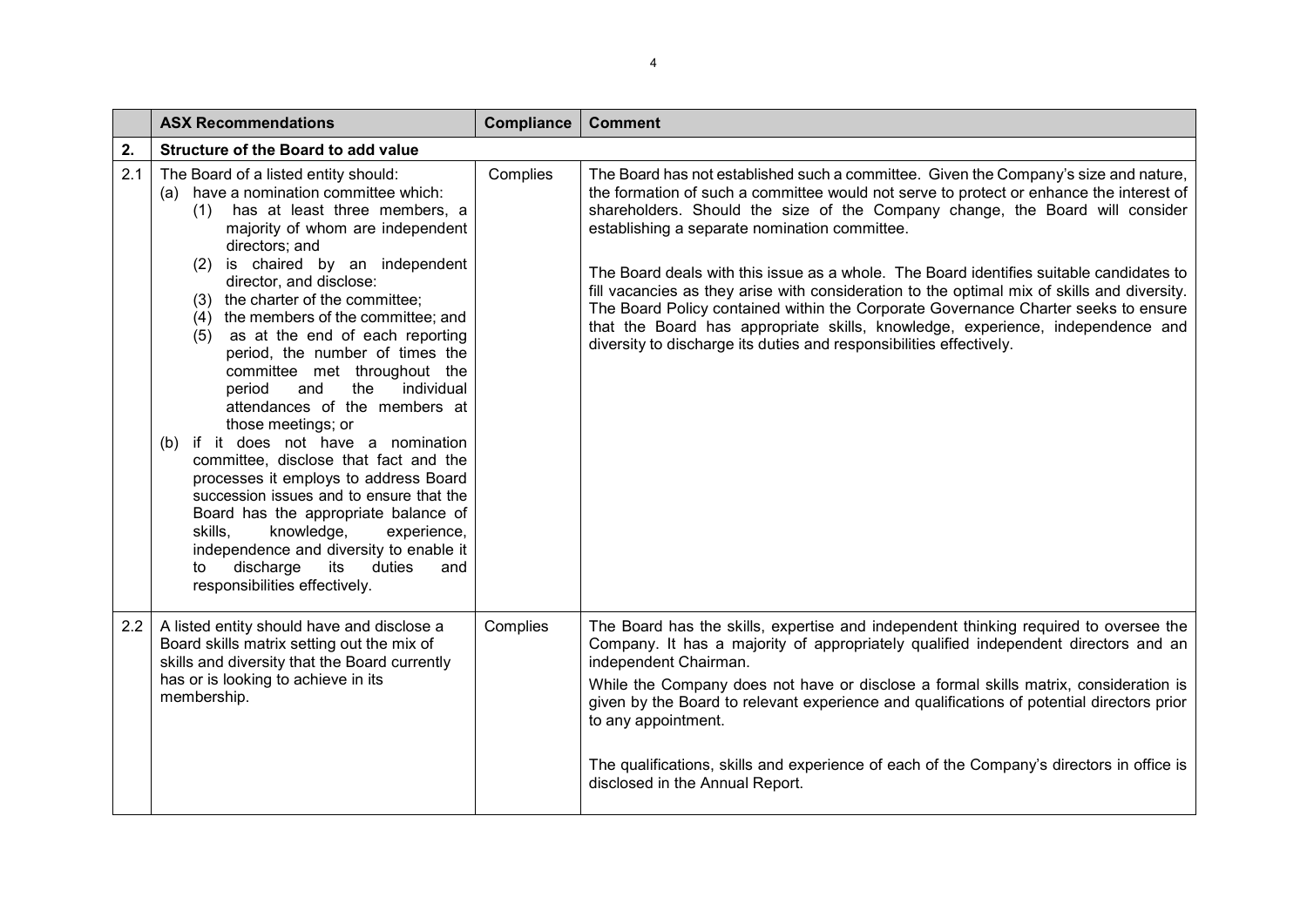|     | <b>ASX Recommendations</b>                                                                                                                                                                                                                                                                                                                                                                                                                                                                                                                                                                                                             | <b>Compliance</b> | <b>Comment</b>                                                                                                                                                                                                                                                                                                                                                                                                                                                                                      |
|-----|----------------------------------------------------------------------------------------------------------------------------------------------------------------------------------------------------------------------------------------------------------------------------------------------------------------------------------------------------------------------------------------------------------------------------------------------------------------------------------------------------------------------------------------------------------------------------------------------------------------------------------------|-------------------|-----------------------------------------------------------------------------------------------------------------------------------------------------------------------------------------------------------------------------------------------------------------------------------------------------------------------------------------------------------------------------------------------------------------------------------------------------------------------------------------------------|
| 2.3 | A listed entity should disclose:<br>(a) the names of the directors considered by<br>the Board to be independent directors;<br>if a director has an interest, position,<br>(b)<br>association or relationship of the type<br>described in Box 2.3 of the Corporate<br>Principles<br>Governance<br>and<br>Recommendations but the Board is of<br>the opinion that it does not compromise<br>the independence of the director, the<br>nature of the interest,<br>position,<br>association or relationship in question<br>and an explanation of why the Board is<br>of that opinion; and<br>the length of service of each director.<br>(c) | Complies          | The Board is comprised of three directors, two of whom are considered independent.<br>The directors are:<br>JoAnna Fisher, Independent Chairman, appointed 13 February 2017<br>Mark Forstmann, Independent Director, appointed 1 March 2017<br>Jack Lowenstein, Non-Independent Director, appointed 13 February 2017<br>Additional details of the directors are included in the Annual Report.                                                                                                      |
| 2.4 | A majority of the Board of a listed entity<br>should be independent directors.                                                                                                                                                                                                                                                                                                                                                                                                                                                                                                                                                         | Complies          | The Board is comprised of three directors, two of whom are considered independent.                                                                                                                                                                                                                                                                                                                                                                                                                  |
| 2.5 | The chair of the Board of a listed entity should<br>be an independent director and, in particular,<br>should not be the same person as the CEO<br>of the entity.                                                                                                                                                                                                                                                                                                                                                                                                                                                                       | Complies          | The Company does not have a chief executive officer. The Chairman is an independent<br>director.                                                                                                                                                                                                                                                                                                                                                                                                    |
| 2.6 | A listed entity should have a program for<br>new directors<br>provide<br>inducting<br>and<br>professional<br>appropriate<br>development<br>opportunities for directors to develop and<br>maintain the skills and knowledge needed to<br>perform their role as directors effectively.                                                                                                                                                                                                                                                                                                                                                   | Complies          | Under the Board Policy the Company Secretary is responsible for arranging for the new<br>Director to undertake an induction program to enable them to gain an understanding of:<br>(a) the Company's investments;<br>(b) the Company's financial, strategic, operational and risk management position;<br>their rights, duties and responsibilities; and<br>(c)<br>(d) any other relevant information.<br>As part of this induction program, a new Director will meet with all incumbent Directors. |
|     |                                                                                                                                                                                                                                                                                                                                                                                                                                                                                                                                                                                                                                        |                   | The Directors are entitled to receive appropriate professional development opportunities.                                                                                                                                                                                                                                                                                                                                                                                                           |
| 3.  | Act ethically and responsibly                                                                                                                                                                                                                                                                                                                                                                                                                                                                                                                                                                                                          |                   |                                                                                                                                                                                                                                                                                                                                                                                                                                                                                                     |
| 3.1 | A listed entity should articulate and disclose<br>its values.                                                                                                                                                                                                                                                                                                                                                                                                                                                                                                                                                                          | Complies          | The Company's ethical investing charter is available at:                                                                                                                                                                                                                                                                                                                                                                                                                                            |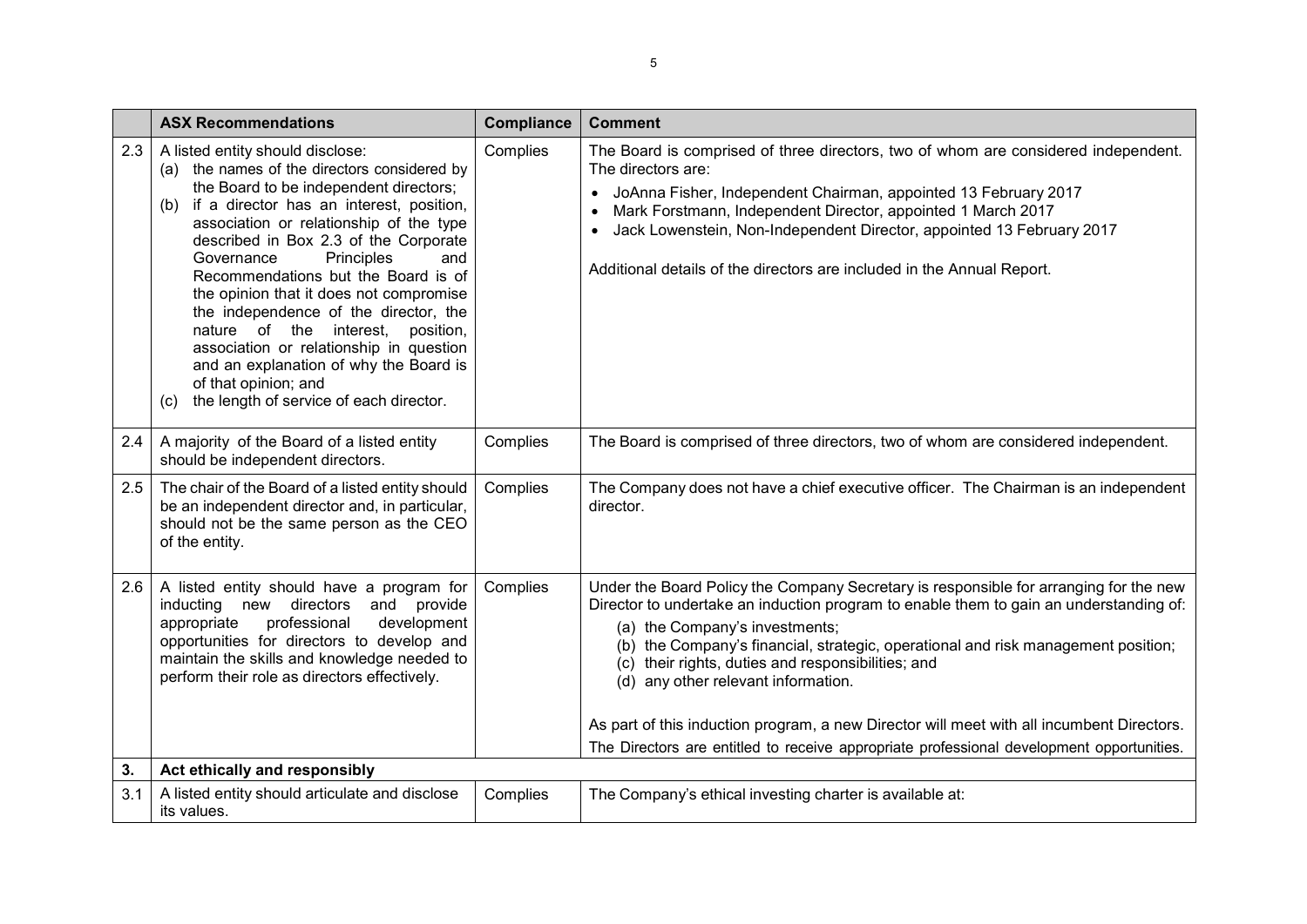|     | <b>ASX Recommendations</b>                                                                                                                                                                                                                                                                                                                                                                                                                                     | <b>Compliance</b> | <b>Comment</b>                                                                                                                                                                                                                                                                                                                                                                                                                                                                                                                                                                                                                                                                     |
|-----|----------------------------------------------------------------------------------------------------------------------------------------------------------------------------------------------------------------------------------------------------------------------------------------------------------------------------------------------------------------------------------------------------------------------------------------------------------------|-------------------|------------------------------------------------------------------------------------------------------------------------------------------------------------------------------------------------------------------------------------------------------------------------------------------------------------------------------------------------------------------------------------------------------------------------------------------------------------------------------------------------------------------------------------------------------------------------------------------------------------------------------------------------------------------------------------|
|     |                                                                                                                                                                                                                                                                                                                                                                                                                                                                |                   | https://ellerstoncapital.com/wp-content/uploads/2021/03/Morphic-Asset-<br>Management Ethical-Charter.pdf                                                                                                                                                                                                                                                                                                                                                                                                                                                                                                                                                                           |
| 3.2 | A listed entity should:<br>(a) have a code of conduct for its directors,<br>senior executives and employees; and<br>disclose that code or a summary of it.<br>(b)                                                                                                                                                                                                                                                                                              | Complies          | The Company has a code of conduct (Code of Conduct) that is contained in Section 4<br>of the Corporate Governance Charter which is available at<br>https://ellerstoncapital.com/wp-content/uploads/2021/02/MEC-Corporate-<br>Governance-Charter-02.03.20.pdf                                                                                                                                                                                                                                                                                                                                                                                                                       |
| 3.3 | A listed entity should:<br>have and disclose a whistleblower<br>(a)<br>policy; and<br>ensure that the board or a<br>(b)<br>committee of the board is informed of any<br>material incidents reported under that policy.                                                                                                                                                                                                                                         | Complies          | The Company's whistleblower policy is available at<br>https://ellerstoncapital.com/wp-content/uploads/2021/05/MEC-Whistleblower-<br>Policy-2020-Reviewed-2021.pdf                                                                                                                                                                                                                                                                                                                                                                                                                                                                                                                  |
| 3.4 | A listed entity should:<br>(a) have and disclose an anti-bribery and<br>corruption policy; and<br>ensure that the board or committee of<br>(b)<br>the board is informed of any material<br>breaches of that policy.                                                                                                                                                                                                                                            | Complies          | The Company's investment manager has appropriate policies and procedures in place<br>to identify, manage and circumvent bribery or corruption issues.                                                                                                                                                                                                                                                                                                                                                                                                                                                                                                                              |
| 4.  | Safeguard integrity in corporate reporting                                                                                                                                                                                                                                                                                                                                                                                                                     |                   |                                                                                                                                                                                                                                                                                                                                                                                                                                                                                                                                                                                                                                                                                    |
| 4.1 | The Board of a listed entity should:<br>(a) have an audit committee which:<br>(1) has at least three members, all of<br>whom are non-executive directors<br>and a majority of whom are<br>independent directors; and<br>is chaired by an independent<br>(2)<br>director, who is not the chair of the<br>Board, and disclose:<br>(A) the charter of the committee;<br>(B) the relevant qualifications and<br>experience of the members of<br>the committee; and | Complies          | The Board has established an Audit and Risk Committee (Committee) in accordance<br>with the recommendation. The Committee comprises three independent directors and is<br>chaired by an independent director who is not the chair of the board.<br>The Committee's charter is available at<br>https://ellerstoncapital.com/wp-content/uploads/2021/11/MEC-ARC-Charter-<br>12.09.17.pdf<br>The relevant qualifications and experience of the Committee members is contained<br>within the Annual Report. The number of times the Committee met in the financial year<br>ended 30 September 2021 and the individual attendances of members is contained<br>within the Annual Report. |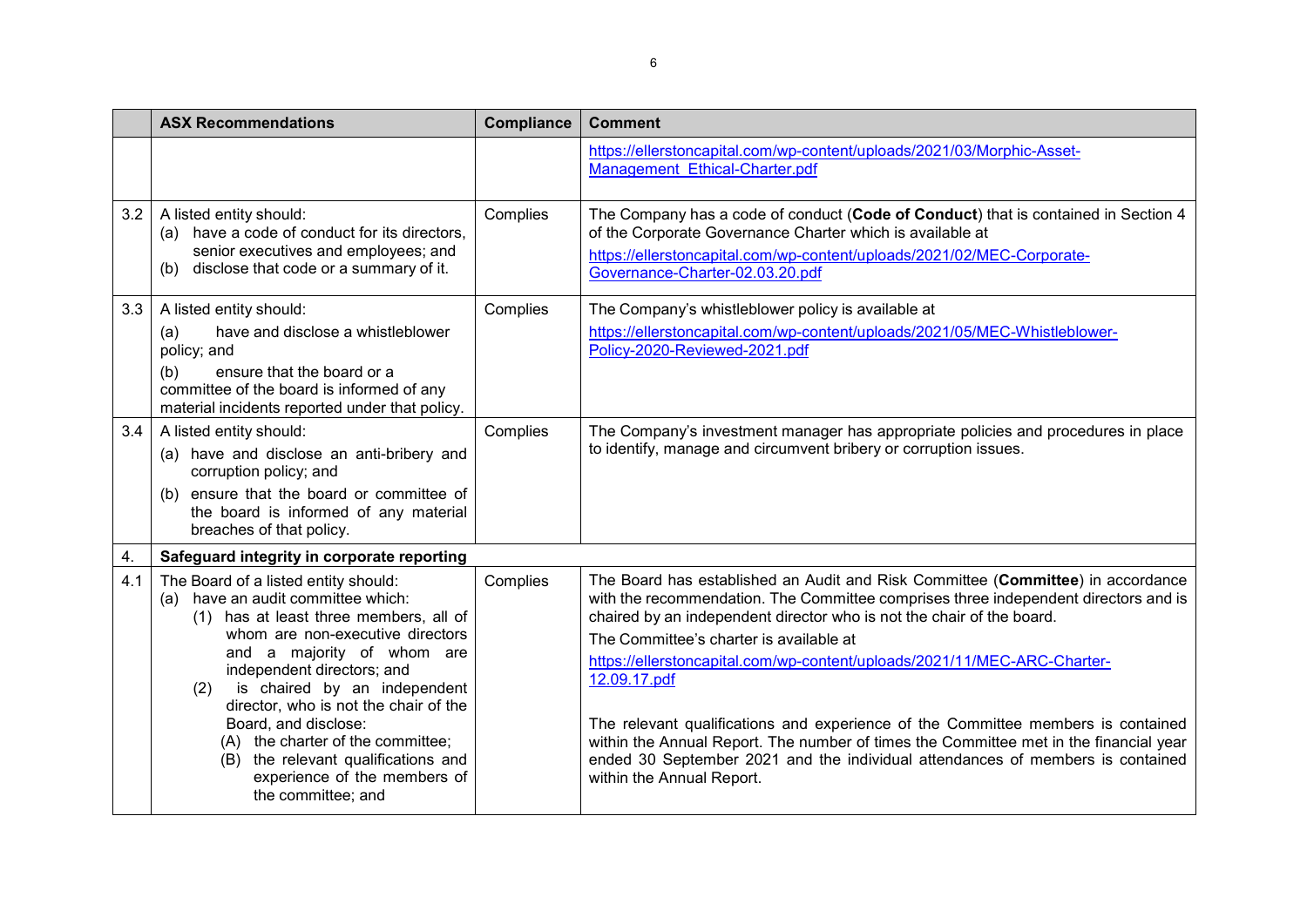|     | <b>ASX Recommendations</b>                                                                                                                                                                                                                                                                                                                                                                                                                                                                                                                                                                                         | Compliance | <b>Comment</b>                                                                                                                                                                                                                                                                                                                                                                                                                                                                                                                                                                                      |
|-----|--------------------------------------------------------------------------------------------------------------------------------------------------------------------------------------------------------------------------------------------------------------------------------------------------------------------------------------------------------------------------------------------------------------------------------------------------------------------------------------------------------------------------------------------------------------------------------------------------------------------|------------|-----------------------------------------------------------------------------------------------------------------------------------------------------------------------------------------------------------------------------------------------------------------------------------------------------------------------------------------------------------------------------------------------------------------------------------------------------------------------------------------------------------------------------------------------------------------------------------------------------|
|     | (C) in relation to each reporting<br>period, the number of times the<br>committee met throughout the<br>period and the individual<br>attendances of the members at<br>those meetings; or<br>(b) if it does not have an audit committee,<br>disclose that fact and the processes it<br>employs that independently verify and<br>safeguard the integrity of its corporate<br>reporting, including the processes forthe<br>appointment and removal of the external<br>auditor and the rotation of the audit<br>engagement partner.                                                                                    |            |                                                                                                                                                                                                                                                                                                                                                                                                                                                                                                                                                                                                     |
| 4.2 | The Board of a listed entity should, before it<br>approves the entity's financial statements for<br>a financial period, receive from its CEO and<br>CFO a declaration that, in their opinion, the<br>financial records of the entity have been<br>properly maintained and that the financial<br>statements comply with the appropriate<br>accounting standards and give a true and<br>fair view of the financial position and<br>performance of the entity and that the<br>opinion has been formed on the basis of a<br>sound system of risk management and<br>internal control which is operating<br>effectively. | Complies   | The Investment Manager is responsible for preparing the declaration pursuant to section<br>295A of the Corporations Act as the Company does not have a chief executive officer<br>(or equivalent) or a chief financial officer (or equivalent).<br>Accordingly, the terms of the Investment Management Agreement between the<br>Company and the Investment Manager require the Investment Manager to maintain<br>sound systems of risk management and internal controls and ensure that the systems<br>are operating effectively in all material respects in relation to financial reporting risks. |
| 4.3 | A listed entity that has an AGM should<br>ensure that its external auditor attends its<br>AGM and is available to answer questions<br>from security holders relevant to the audit.                                                                                                                                                                                                                                                                                                                                                                                                                                 | Complies   | The Company ensures that when it has an AGM its external auditor attends its AGM and<br>is available to answer questions from security holders relevant to the audit.                                                                                                                                                                                                                                                                                                                                                                                                                               |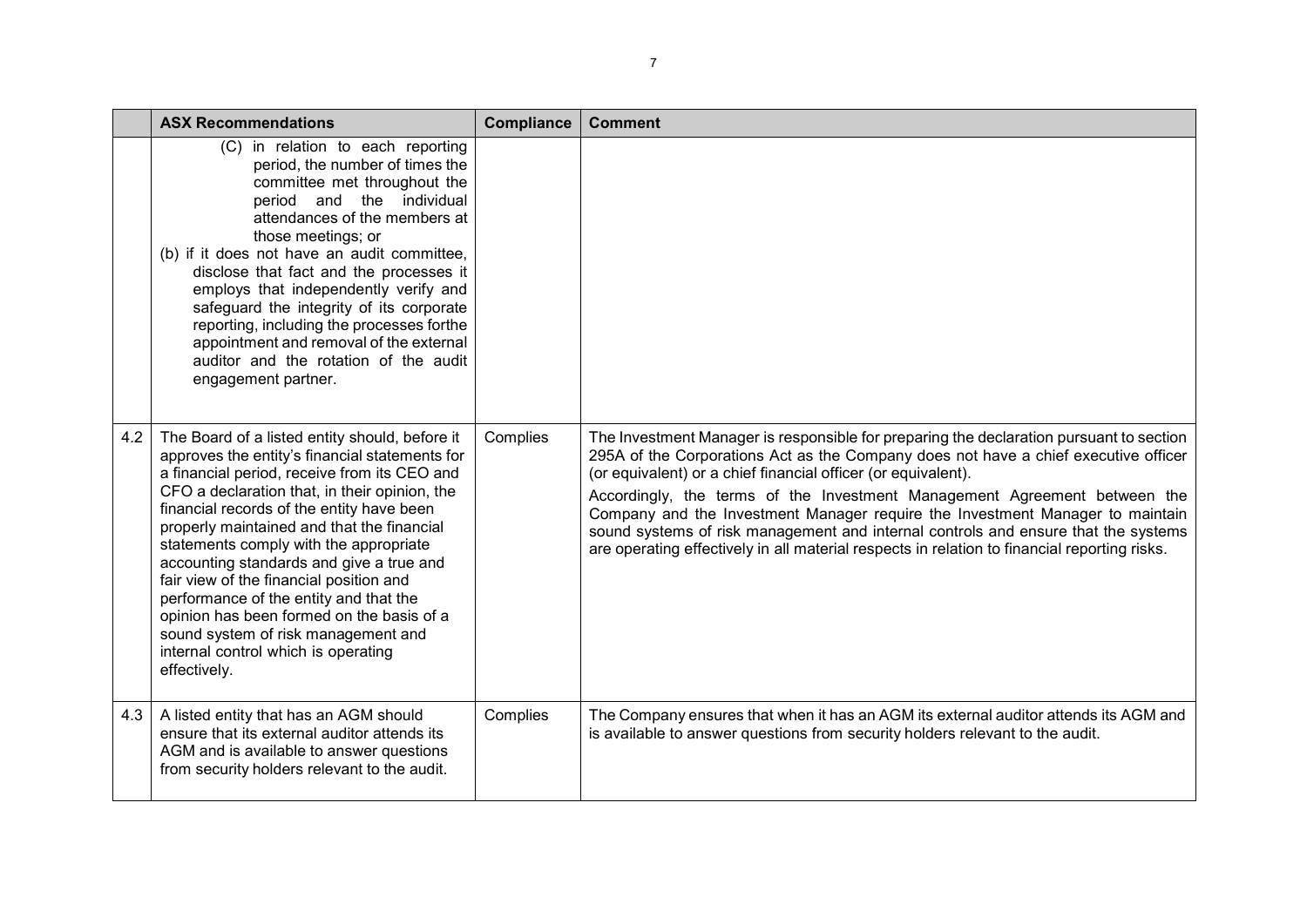|     | <b>ASX Recommendations</b>                                                                                                                                                                          | <b>Compliance</b> | <b>Comment</b>                                                                                                                                                                                                                                                                                                                                                                                                                                                                                                                                                                                                                                                      |
|-----|-----------------------------------------------------------------------------------------------------------------------------------------------------------------------------------------------------|-------------------|---------------------------------------------------------------------------------------------------------------------------------------------------------------------------------------------------------------------------------------------------------------------------------------------------------------------------------------------------------------------------------------------------------------------------------------------------------------------------------------------------------------------------------------------------------------------------------------------------------------------------------------------------------------------|
|     | A listed entity should disclose its process to<br>verify the integrity of any periodic corporate<br>report it releases to the market that is not<br>audited or reviewed by an external auditor.     | Complies          | The Company's weekly and monthly net tangible asset values are prepared by an<br>external administrator and reviewed by the Investment Manager prior to release.                                                                                                                                                                                                                                                                                                                                                                                                                                                                                                    |
| 5.  | Make timely and balanced disclosure                                                                                                                                                                 |                   |                                                                                                                                                                                                                                                                                                                                                                                                                                                                                                                                                                                                                                                                     |
| 5.1 | A listed entity should:<br>(a) have a written policy for complying with<br>its continuous disclosure obligations<br>under the Listing Rules; and<br>disclose that policy or a summary of it.<br>(b) | Complies          | The Company operates under the continuous disclosure requirements of the ASX Listing<br>Rules as set out in its continuous disclosure policy that is contained in Section 3 of the<br>Corporate Governance Charter (Continuous Disclosure Policy). The Company will<br>ensure that all information which may be expected to affect the value of the Company's<br>securities or influence investment decisions is released to the market in order that all<br>investors have equal and timely access to material information concerning the Company.                                                                                                                 |
|     |                                                                                                                                                                                                     |                   | The Company Secretary has the responsibility for ensuring that all relevant information<br>is released to the market in a timely manner in consultation with the Board. The Company<br>considers this to be a satisfactory protocol given the size and nature of the Company.                                                                                                                                                                                                                                                                                                                                                                                       |
|     |                                                                                                                                                                                                     |                   | The Continuous Disclosure Policy is publicly available within the Corporate Governance<br>Charter at                                                                                                                                                                                                                                                                                                                                                                                                                                                                                                                                                                |
|     |                                                                                                                                                                                                     |                   | https://ellerstoncapital.com/wp-content/uploads/2021/02/MEC-Corporate-<br>Governance-Charter-02.03.20.pdf                                                                                                                                                                                                                                                                                                                                                                                                                                                                                                                                                           |
| 6.  | Respect the rights of security holders                                                                                                                                                              |                   |                                                                                                                                                                                                                                                                                                                                                                                                                                                                                                                                                                                                                                                                     |
| 6.1 | A listed entity should provide information<br>about itself and its governance to investors<br>via its website.                                                                                      | Complies          | The Company does provide information about itself and will provide information about<br>its governance to investors through the Company's section on the Investment Manager's<br>website at<br>https://ellerstoncapital.com/funds/morphic-ethical-equities-fund/                                                                                                                                                                                                                                                                                                                                                                                                    |
| 6.2 | A listed entity should design and implement<br>an investor relations program to facilitate<br>effective two-way communication with<br>investors.                                                    | Complies          | The Board has developed a strategy within its Continuous Disclosure Policy to ensure<br>that shareholders are informed of all major developments affecting the Company's<br>performance, activities and state of affairs. This includes having a website to facilitate<br>communication with shareholders via electronic methods. In addition, the Company<br>publishes regular shareholder communications, such as weekly NTA announcements,<br>half yearly and annual reports and provides shareholders with an opportunity to access<br>such reports and other releases electronically. Shareholders can communicate with the<br>Company via electronic methods. |
| 6.3 | A listed entity should disclose the policies<br>and processes it has in place to facilitate                                                                                                         | Complies          | The Board encourages full participation of shareholders at the Company's AGMs and<br>any general meetings to ensure a high level of accountability and identification with the                                                                                                                                                                                                                                                                                                                                                                                                                                                                                      |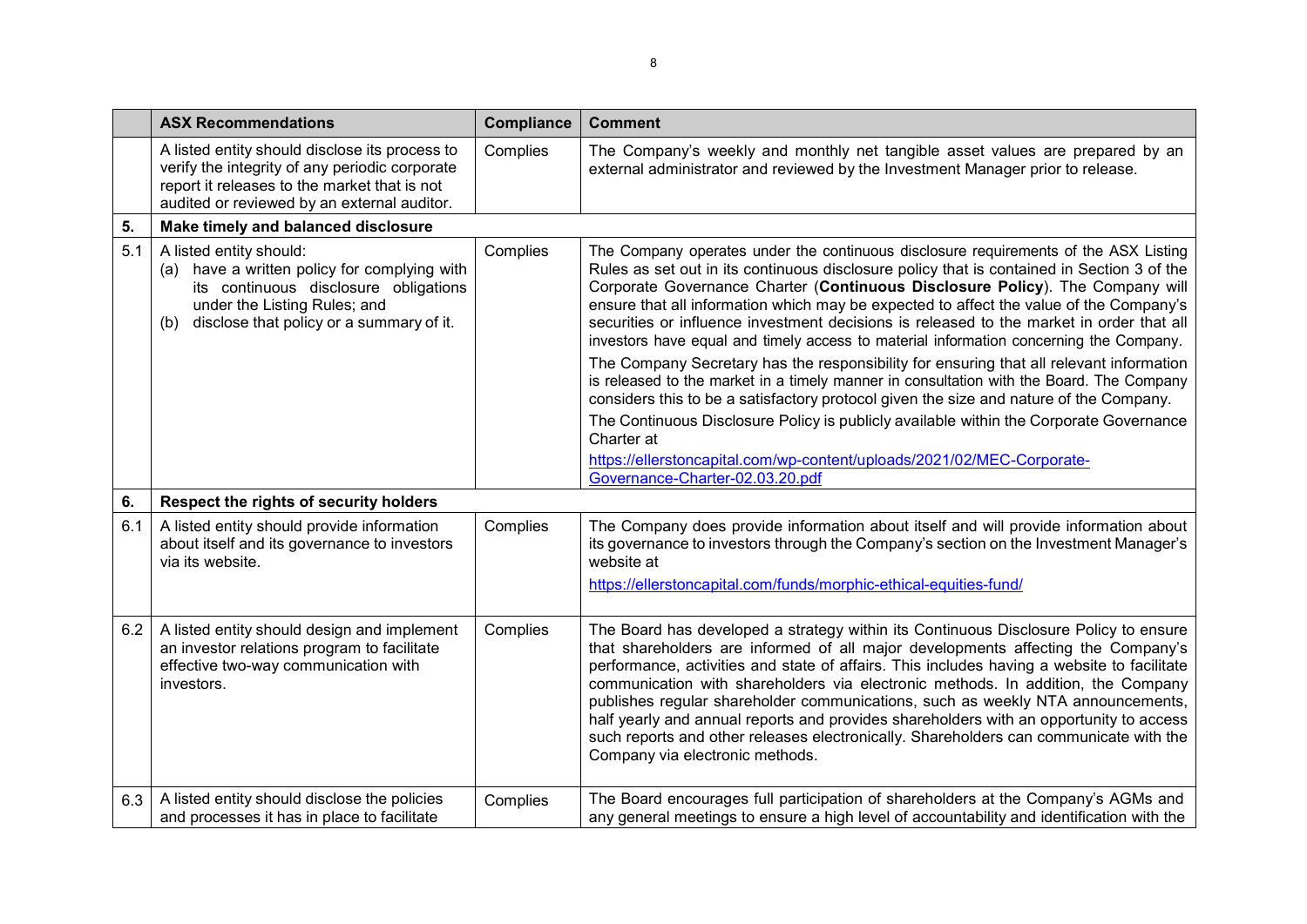|     | <b>ASX Recommendations</b>                                                                                                                                                                                                                                                                                                                                                                                                                                                                                                                                                                                                                                                                                                                                                                | <b>Compliance</b> | <b>Comment</b>                                                                                                                                                                                                                                  |
|-----|-------------------------------------------------------------------------------------------------------------------------------------------------------------------------------------------------------------------------------------------------------------------------------------------------------------------------------------------------------------------------------------------------------------------------------------------------------------------------------------------------------------------------------------------------------------------------------------------------------------------------------------------------------------------------------------------------------------------------------------------------------------------------------------------|-------------------|-------------------------------------------------------------------------------------------------------------------------------------------------------------------------------------------------------------------------------------------------|
|     | and encourage participation at meetings of<br>security holders.                                                                                                                                                                                                                                                                                                                                                                                                                                                                                                                                                                                                                                                                                                                           |                   | Company's strategy. The external auditor will also be invited to attend the annual general<br>meeting of shareholders and will be available to answer any questions concerning the<br>conduct, preparation and content of the auditor's report. |
| 6.4 | A listed entity should give security holders<br>the option to receive communications from,<br>and send communications to, the entity and<br>its security registry electronically.                                                                                                                                                                                                                                                                                                                                                                                                                                                                                                                                                                                                         | Complies          | The Company provides shareholders the option to receive and send communications<br>electronically.                                                                                                                                              |
| 7.  | Recognise and manage risk                                                                                                                                                                                                                                                                                                                                                                                                                                                                                                                                                                                                                                                                                                                                                                 |                   |                                                                                                                                                                                                                                                 |
| 7.1 | The Board of a listed entity should:<br>have a committee or committees to<br>(a)<br>oversee risk, each of which:<br>has at least three members, a<br>(1)<br>majority of whom are independent<br>directors; and<br>is chaired by an independent<br>(2)<br>director,<br>and disclose:<br>the charter of the committee;<br>(3)<br>the members of the committee; and<br>(4)<br>as at the end of each reporting<br>(5)<br>period, the number of times the<br>committee met throughout the<br>the<br>individual<br>period<br>and<br>attendances of the members at<br>those meetings; or<br>if it does not have a risk committee or<br>(b)<br>committees that satisfy (a) above,<br>disclose that fact and the processes it<br>employs for overseeing the entity's risk<br>management framework. | Complies          | The Board has established an Audit and Risk Committee. The requirements for this<br>recommendation are covered in Section 4.1 above.                                                                                                            |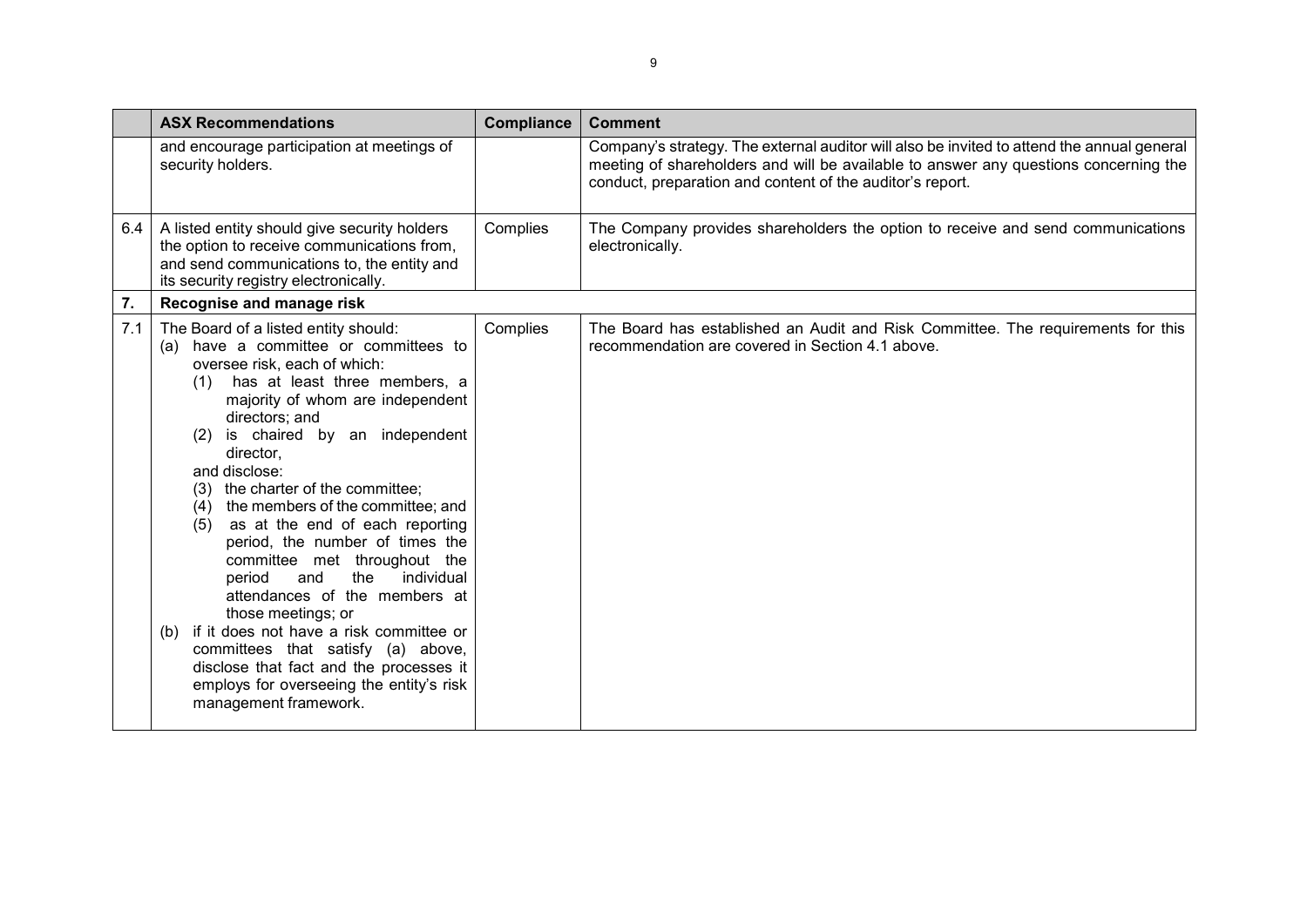|     | <b>ASX Recommendations</b>                                                                                                                                                                                                                                                                                                                                                         | <b>Compliance</b> | <b>Comment</b>                                                                                                                                                                                                                                                                                                                                                                                                                                                                                                            |
|-----|------------------------------------------------------------------------------------------------------------------------------------------------------------------------------------------------------------------------------------------------------------------------------------------------------------------------------------------------------------------------------------|-------------------|---------------------------------------------------------------------------------------------------------------------------------------------------------------------------------------------------------------------------------------------------------------------------------------------------------------------------------------------------------------------------------------------------------------------------------------------------------------------------------------------------------------------------|
| 7.2 | The Board or a committee of the Board<br>should:<br>(a) review the entity's risk management<br>framework at least annually to satisfy<br>itself that it continues to be sound; and<br>disclose, in relation to each reporting<br>(b)<br>period, whether such a review has taken<br>place.                                                                                          | Complies          | The Board will review the entity's risk management framework at least annually to satisfy<br>itself that it continues to be sound. The terms of the Investment Management Agreement<br>between the Company and the Investment Manager require the Investment Manager to<br>maintain sound systems of risk management and internal controls and ensure that the<br>systems are operating effectively in all material respects in relation to financial reporting<br>risks<br>This review was undertaken during the Period. |
| 7.3 | A listed entity should disclose:<br>(a) if it has an internal audit function, how<br>the function is structured and what role<br>it performs; or<br>if it does not have an internal audit<br>(b)<br>function, that fact and the processes it<br>employs for evaluating and continually<br>improving the effectiveness of its risk<br>management and internal control<br>processes. | Complies          | The Company does not have an internal audit function.<br>The process for evaluation and improving the effectiveness of its risk management are<br>set out in the Board Policy.                                                                                                                                                                                                                                                                                                                                            |
| 7.4 | A listed entity should disclose whether it has<br>any material exposure to economic,<br>environmental and social sustainability risks<br>and, if it does, how it manages or intends to<br>manage those risks.                                                                                                                                                                      | Complies          | The Company has material exposure to economic risk but not to environmental and<br>social sustainability risks. The risks and how they are managed are set out in the<br>Prospectus, available at<br>https://ellerstoncapital.com/MECprospectus<br>and in the 2021 Annual Report.                                                                                                                                                                                                                                         |
| 8.  | Remunerate fairly and responsibly                                                                                                                                                                                                                                                                                                                                                  |                   |                                                                                                                                                                                                                                                                                                                                                                                                                                                                                                                           |
| 8.1 | The Board of a listed entity should:<br>(a) have a remuneration committee which:<br>(1) has at least three members, a<br>majority of whom are independent<br>directors; and<br>is chaired by an independent<br>(2)<br>director, and disclose:<br>(3) the charter of the committee;                                                                                                 | Complies          | The Board does not have and does not currently intend to establish such a committee.<br>The Board considers that because the formation of such a committee would be inefficient<br>given the Company's size and the fact that it does not have any employees. For this<br>reason, a remuneration committee would not serve to protect or enhance the interest of<br>shareholders. Should the size of the Company change the Company will consider<br>establishing a separate remuneration committee.                      |